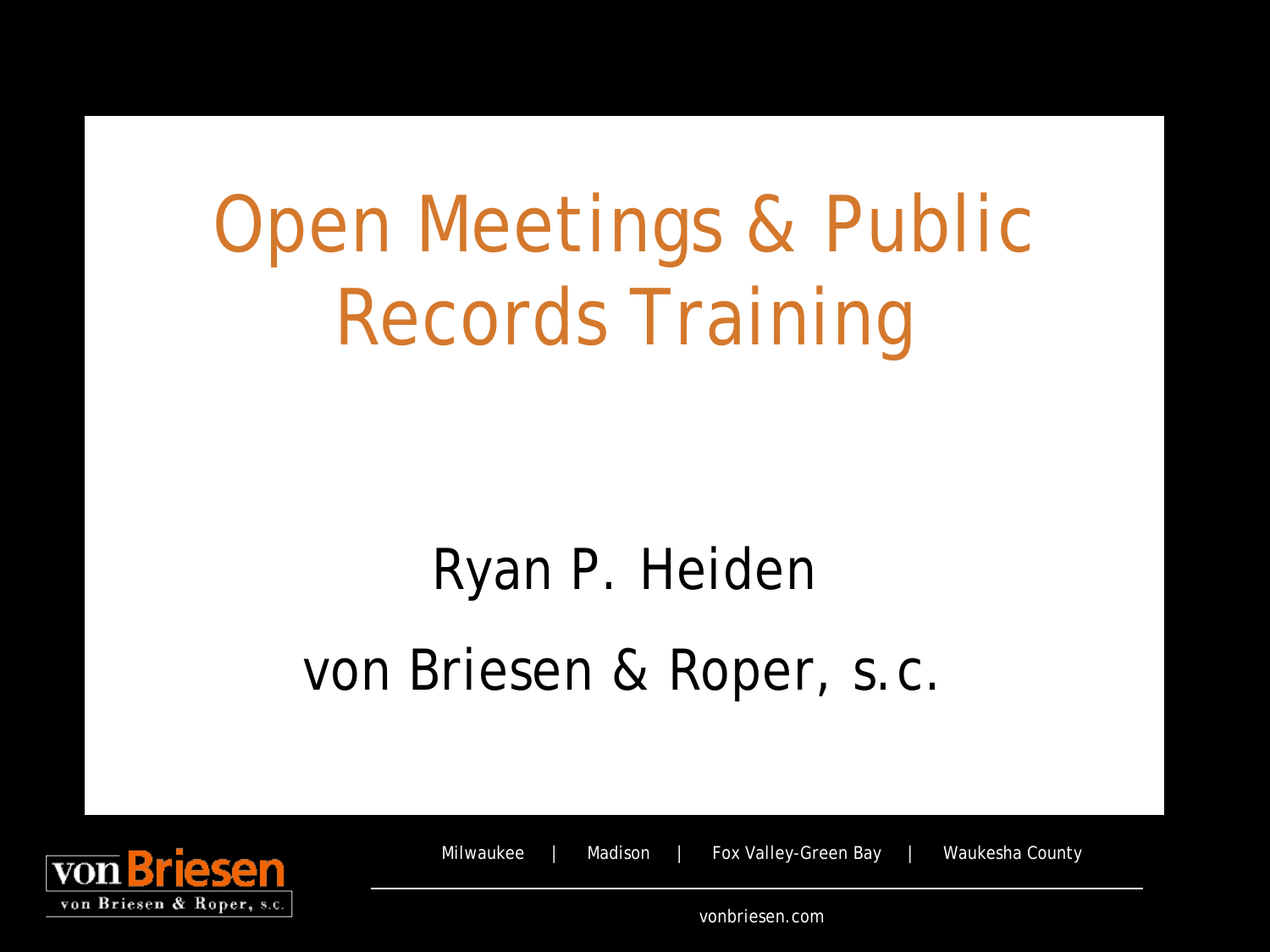## Open Meetings

- Public Policy Behind Open Meetings . . . Wis. Stat. s. 19.81
	- All meetings shall be publicly held, § 19.81(2), *Wis. Stats*: "To implement and ensure the public policy herein expressed, all meetings of all state and local governmental bodies shall be publicly held in places reasonably accessible to members of the public and shall be open to all citizens at all times unless otherwise expressly provided by law."
	- Liberal construction, § 19.81(4), *Wis. Stats. State ex rel. Lawton v. Town of Barton, 2005 WI App 16, ¶ 19.*
- The purpose of the Open Meeting Law is to give the public the fullest and most complete information concerning the affairs of government. *Martin v Wray*, 473 F. Supp. 1131 (E.D. Wis. 1979).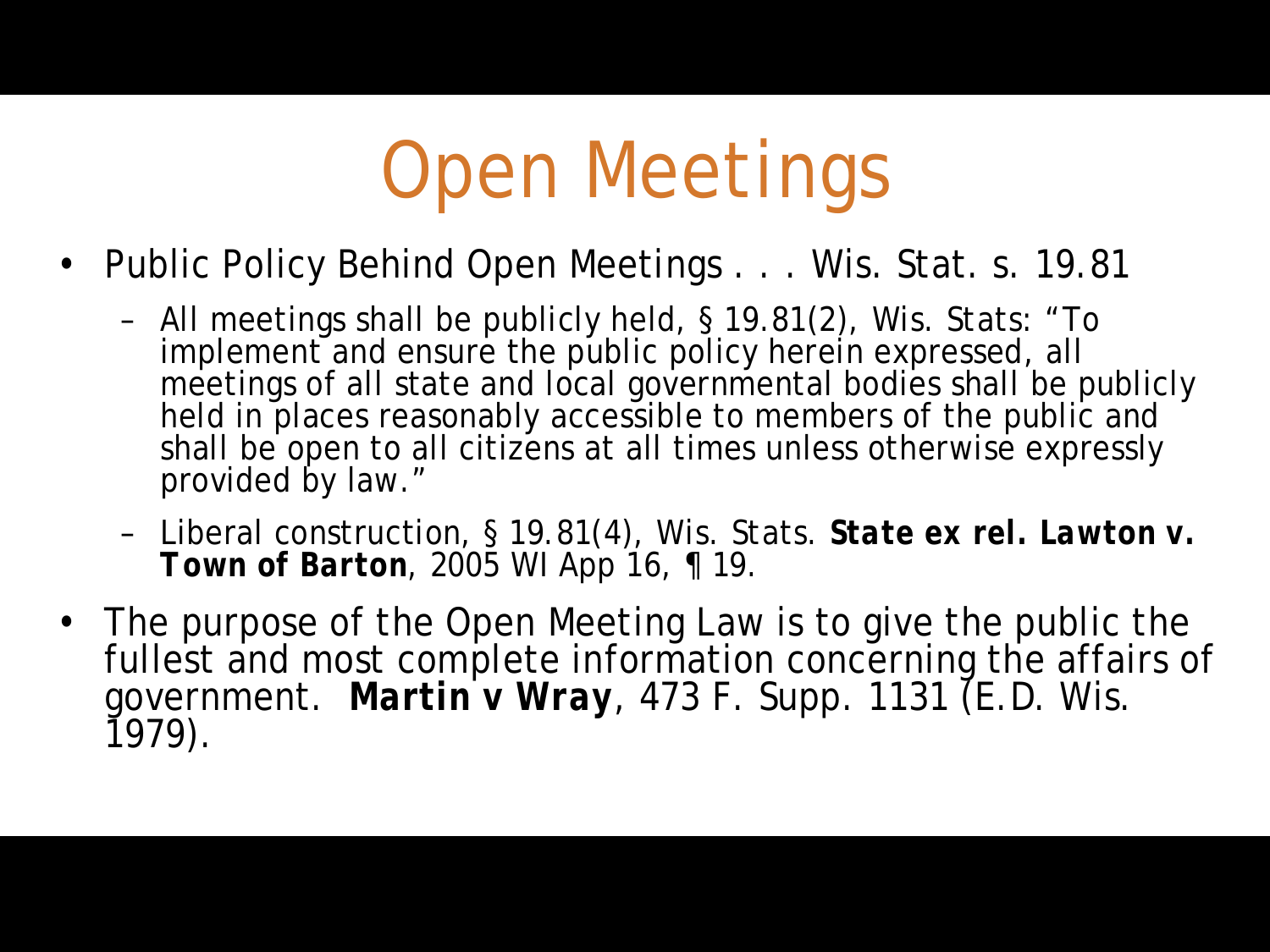### Open Meetings – Scope of the Law

#### Scope of the Law

- Applies to Governmental Bodies, which are defined as:
	- "[A] state or local agency, board, commission, committee, council, department or public body corporate and politic created by constitution, statute, ordinance, rule or order; a governmental or quasi-governmental corporation except for the Bradley center sports and entertainment corporation; a local exposition district under sub ch. II of ch. 229; a family care district under s. 46.2895; a nonprofit corporation operating the Olympic ice training center under §42.11(3); or a formally constituted subunit of any of the foregoing, but excludes any such body or committee or subunit of such body which is formed for or meeting for the purpose of collective bargaining under Subch. I, IV or V of Ch. 111."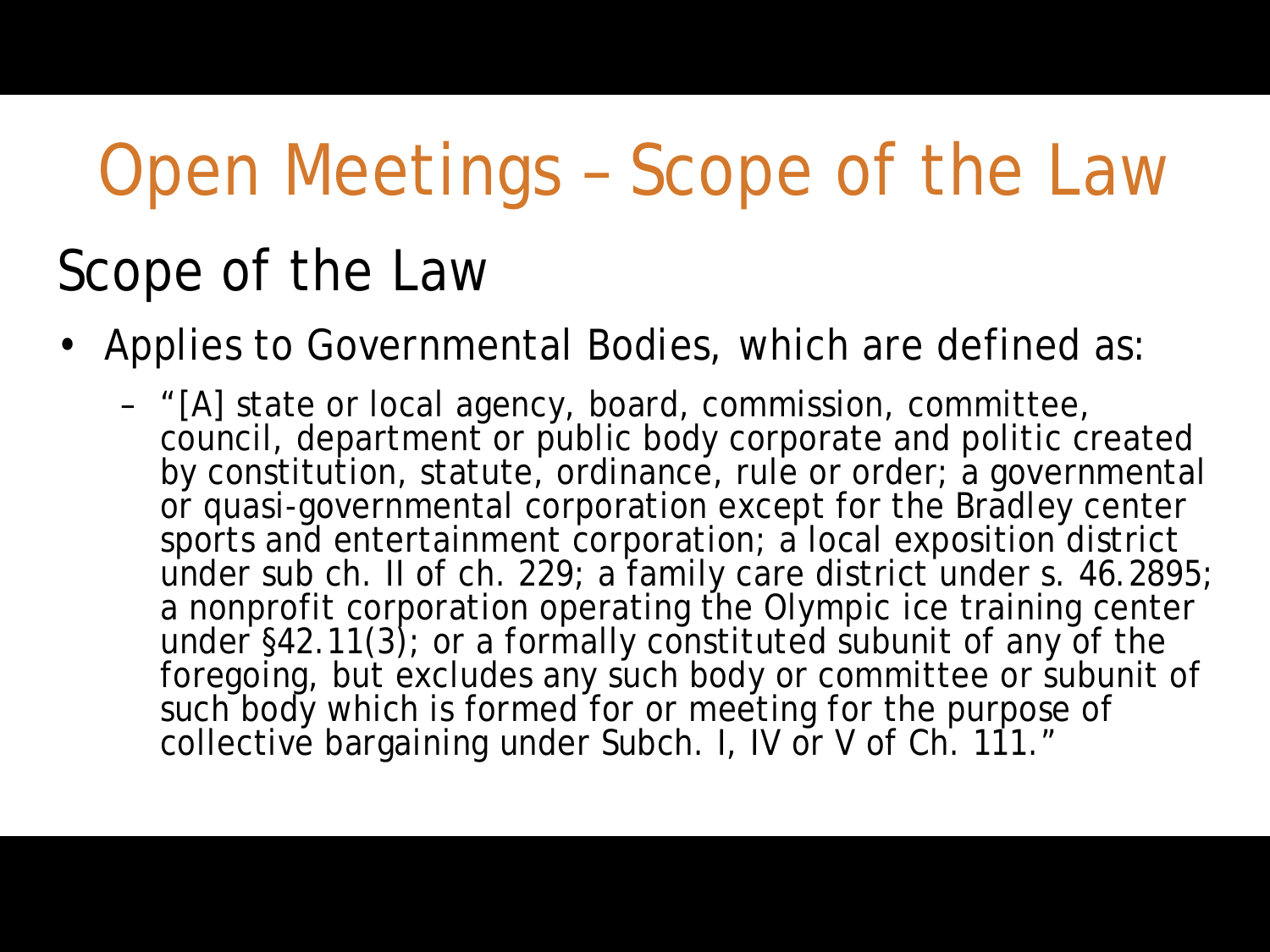### Open Meetings – Scope of the Law

- The key test is the source of authority from which the body obtains its power.
- Coverage is determined by the method of its creation.
- Governmental bodies are created by "constitution, statute, ordinance, rule or order" where collective power is conferred and defined. This includes formally constituted sub – units. See *State ex rel. Lynch v Conta*, 71 Wis. 2d 622, 681, 239 N.W. 2d 313 (1976):
- Even bodies that are purely advisory are subject to the law if they are created by constitution, statute, ordinance, rule or order. *State v. Swanson*, 92 Wis. 2d 310, 317, 284 N.W.2d 655 (1979).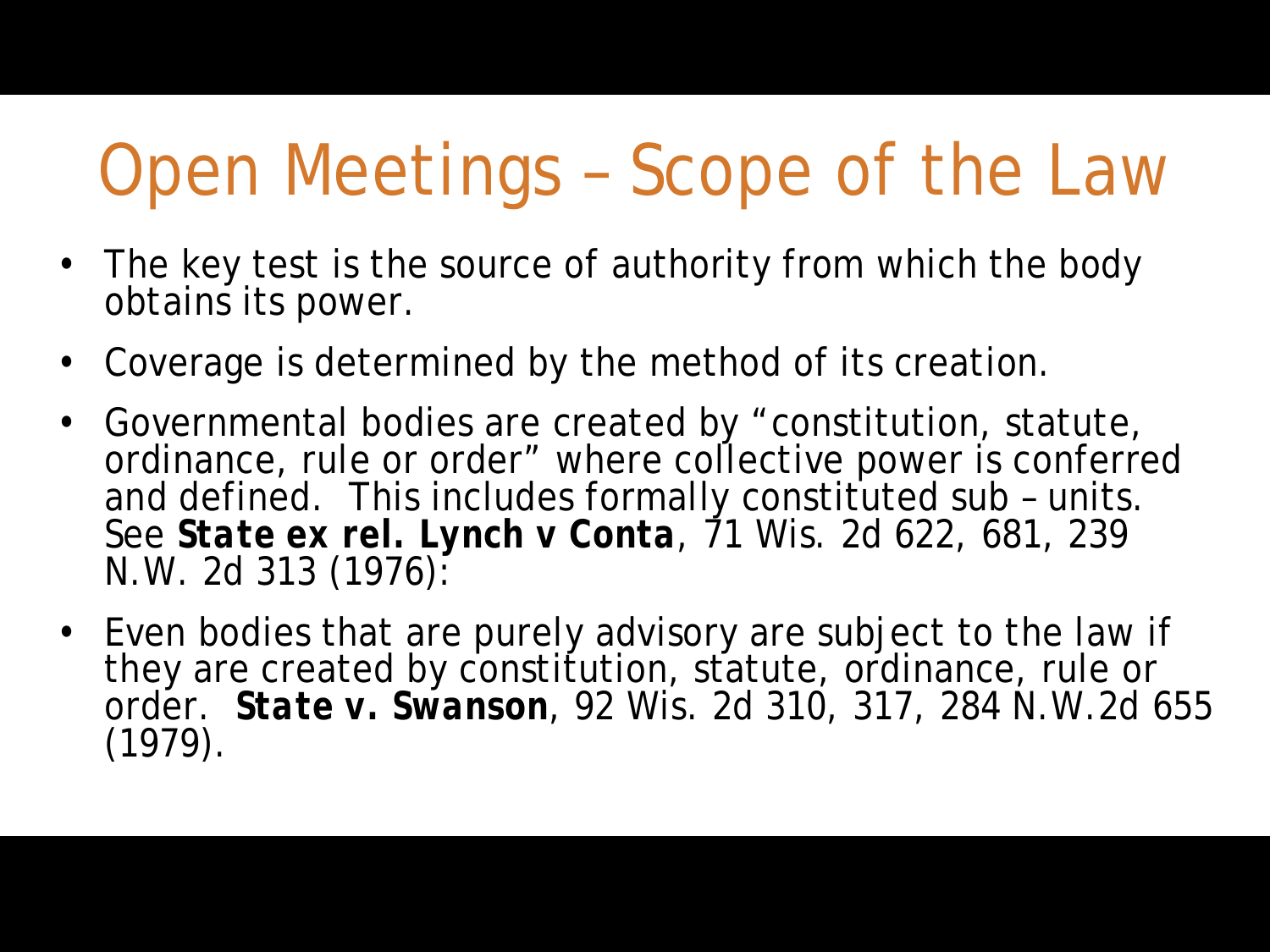Open Meetings – What types of meetings are covered? Definition of meeting:

• "[T]he convening of members of a governmental body for the purpose of exercising the responsibilities, authority, power or duties delegated to or vested in the body. If one-half or more of the members of a governmental body are present, the meeting is rebuttably presumed to be for the purpose of exercising the responsibilities, authority, power or duties delegated to or vested in the body." § 19.82(2), *Wis. Stats*.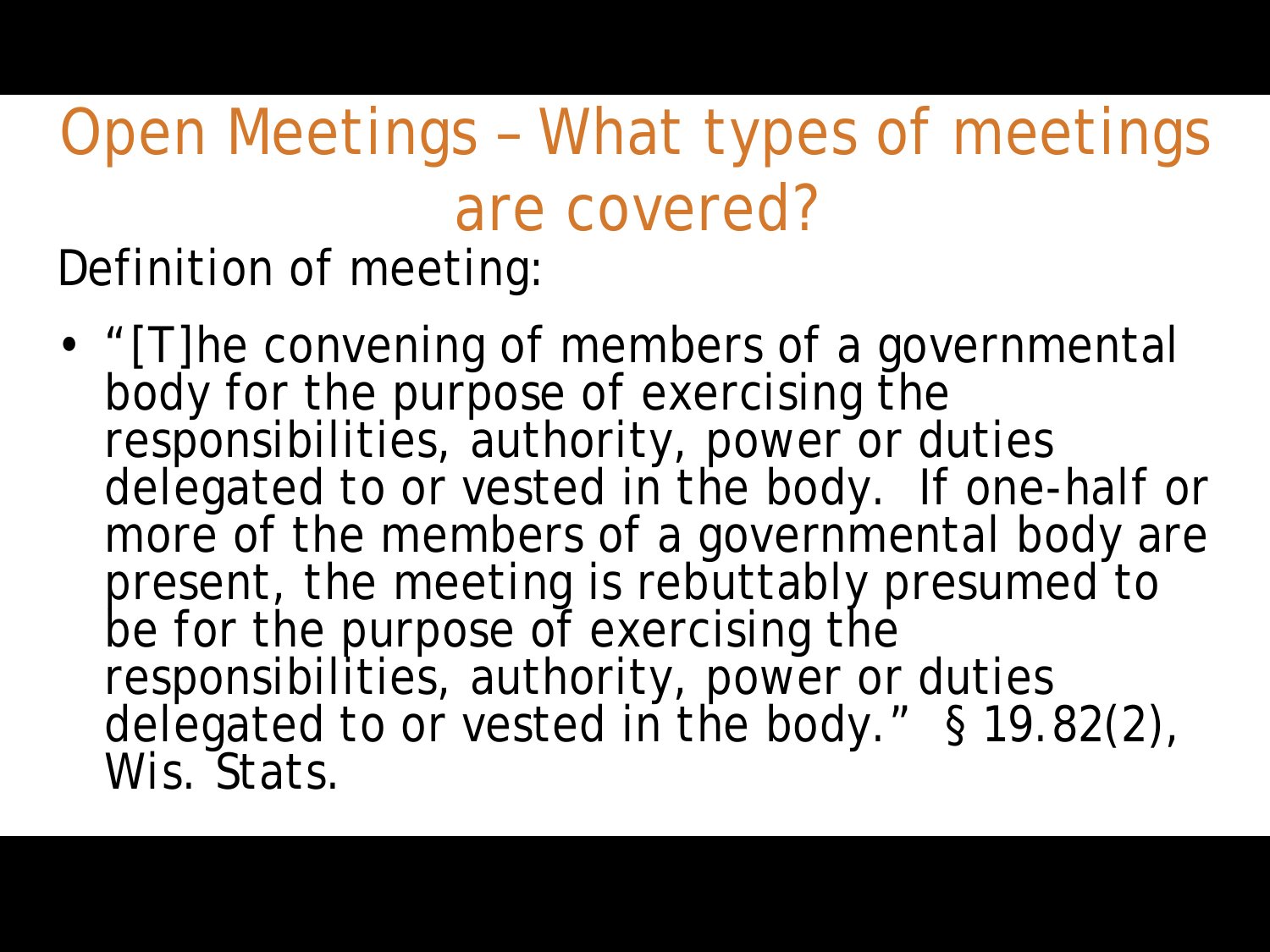- Judicial and Attorney General interpretation.
- The *Showers* Test The above definition of a "meeting" applies whenever a convening of members of a governmental body satisfies two requirements: (1) there is a purpose to engage in governmental business; and (2) the number of members present is sufficient to determine the governmental body's course of action. *State ex rel. Newspapers v. Showers*, 135 Wis. 2d 77, 398 N.W.2d 154 (1987).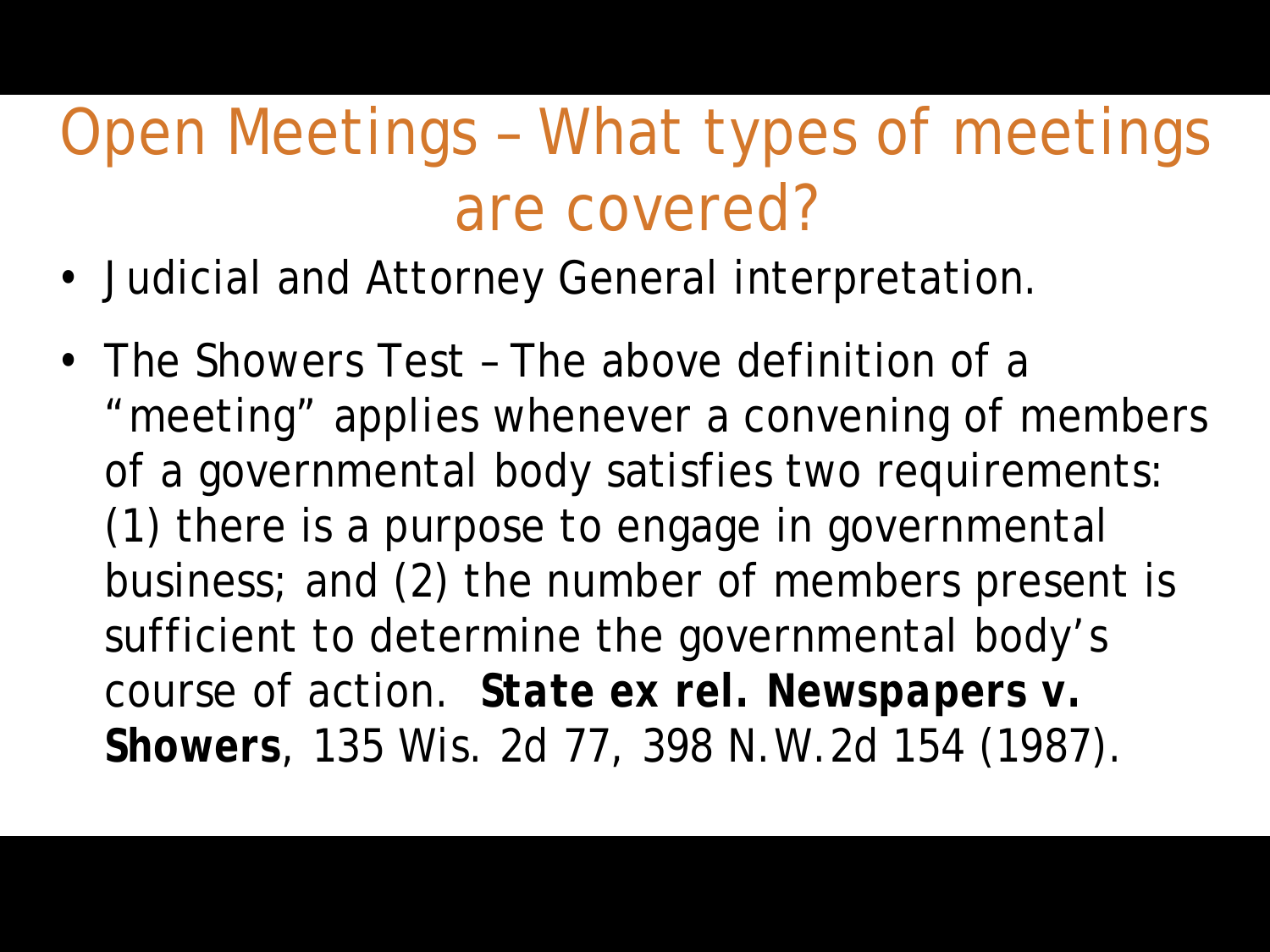Purpose to Engage in Governmental Business:

- "governmental business" refers to any formal or informal action, including discussion, decision or information gathering, on matters within the governmental body's realm of authority. *Showers,* 135 Wis. 2d at 102-03.
- A governmental body is engaged in governmental business when its members gather to simply hear information on a matter within the body's realm of authority. *State ex rel. Badke v. Greendale Village Board*, 173 Wis. 2d 553, 573-74 (1993).
- Nonetheless, the Court of Appeals concluded in *Paulton v. Volkmann*, 141 Wis. 2d 370, 375-77 (Ct. App. 1987), that no meeting occurred where a quorum of school board members attended a gathering of town residents, but did not collect information on a subject the school board had the potential to decide.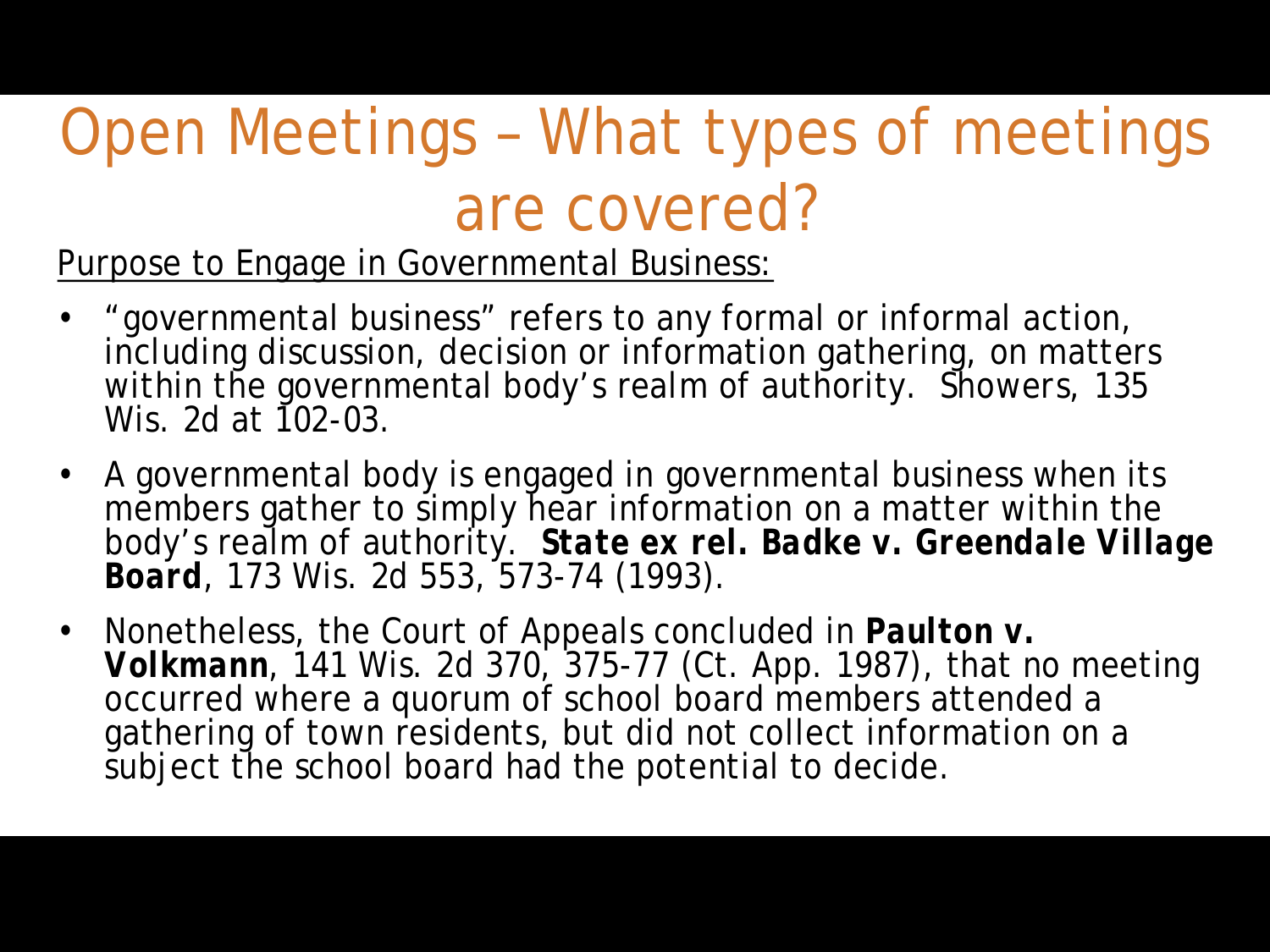#### Number of Members Present Requirement.

• It is critical to remember that the power to control a body's course of action can refer either to the affirmative power to pass a proposal or the negative power to defeat a proposal, *i.e.,* a "negative quorum." The size of a negative quorum is smaller than a majority in situations where a super-majority (2/3 or 3/4) vote is required for a body to pass a measure.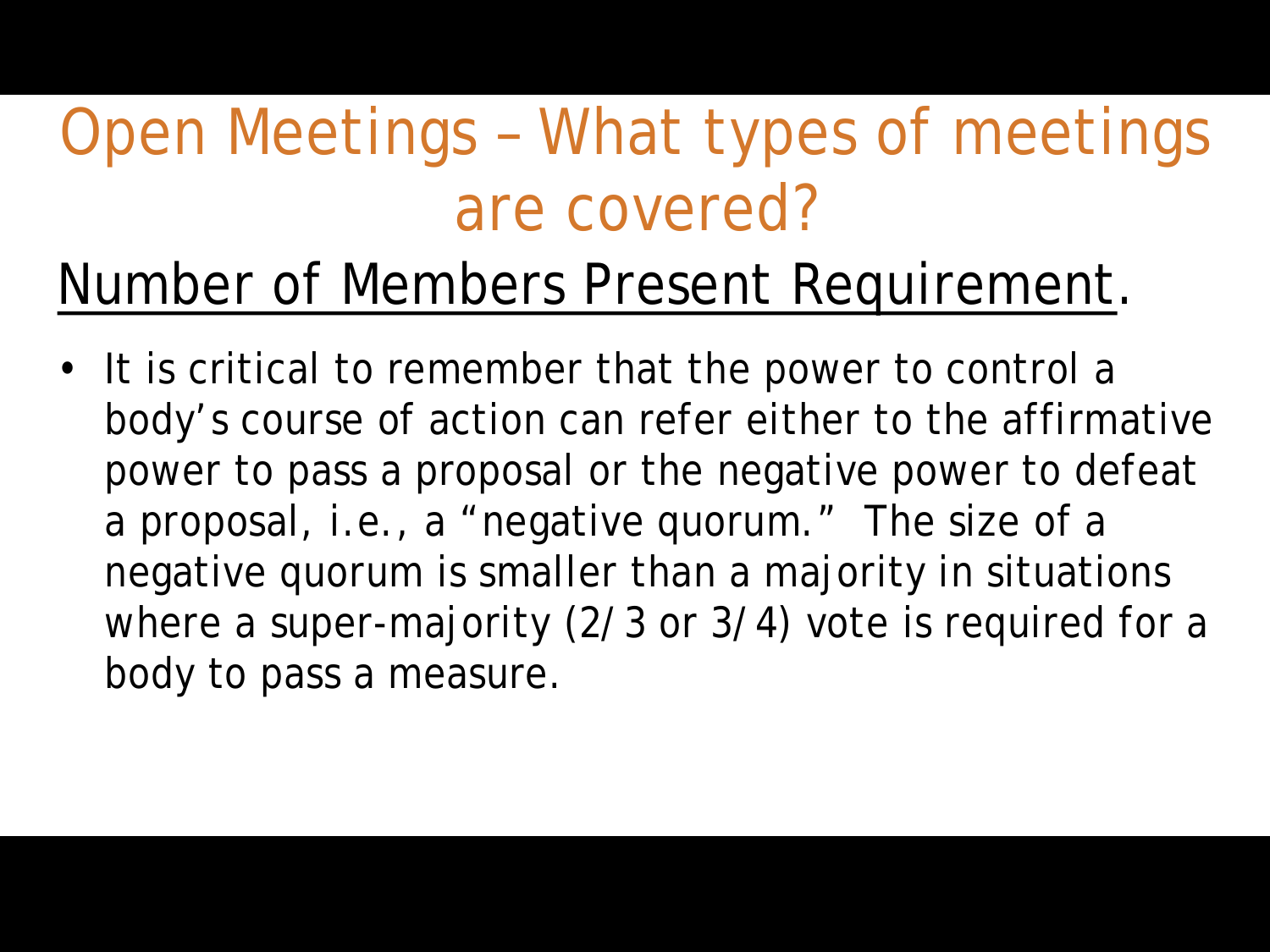## Open Meetings – Quorums

#### Walking Quorums:

- A "walking quorum" is a series of gatherings among separate groups of members of a governmental body, each less than quorum size, who agree, tacitly or explicitly, to act uniformly in sufficient number to reach a quorum. *Showers*, 135 Wis. 2d at 92.
- The critical element of a walking quorum is an agreement to act uniformly.
- If there is no tacit or express agreement, exchanges among separate groups of members may take place without violating the Open Meetings law.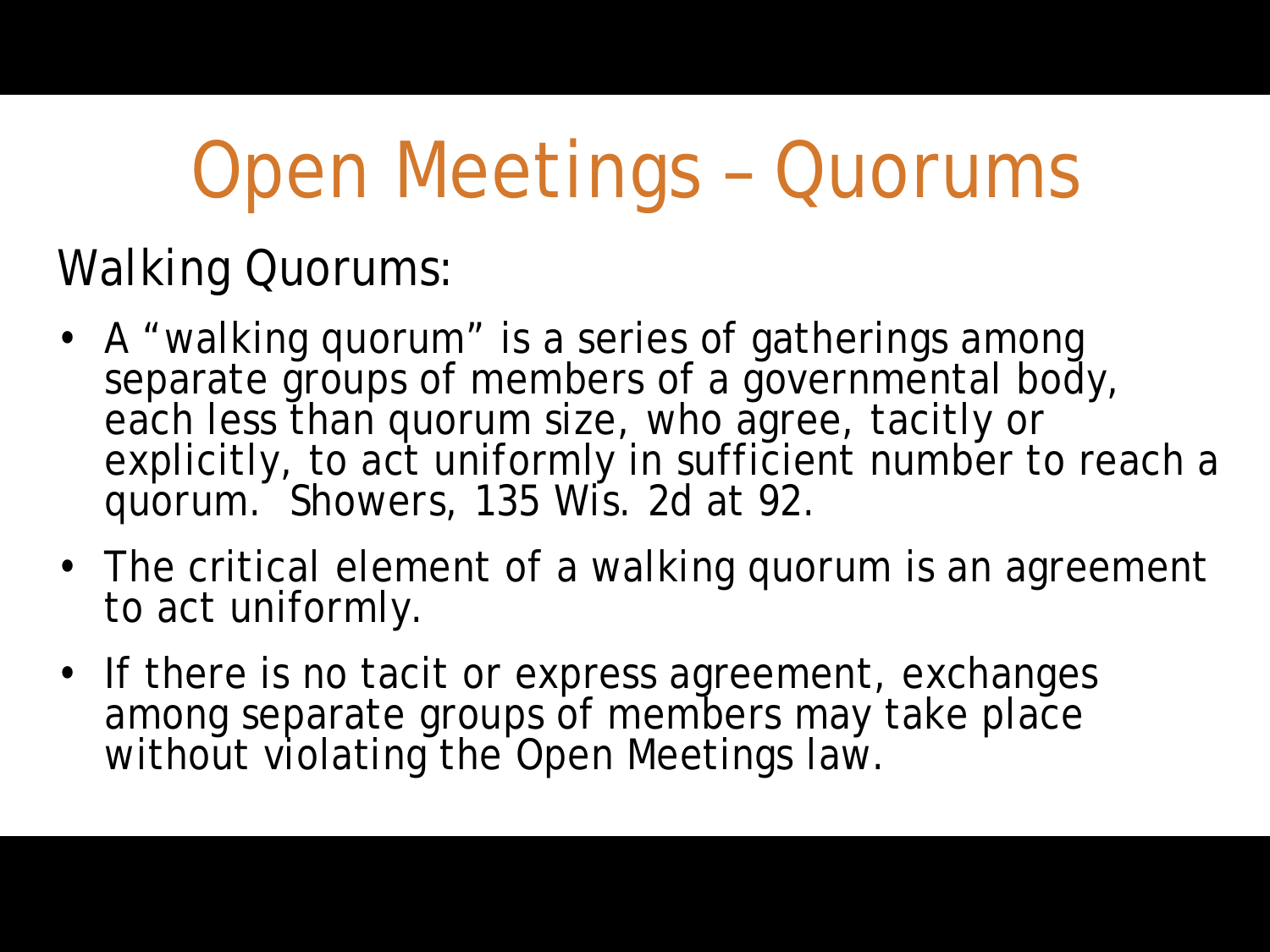## Open Meetings – Quorums

Problems with Walking Quorums:

- The danger is that walking quorums produce a predetermined outcome and may render publicly-held meetings a mere formality. See *State ex rel. Lynch v Conta*, 71 Wis. 2d 622, 239 N.W. 2d 313 (1976).
- Proxies or surrogates cannot be used to circumvent the open meetings law. Clifford Correspondence, April 28, 1986.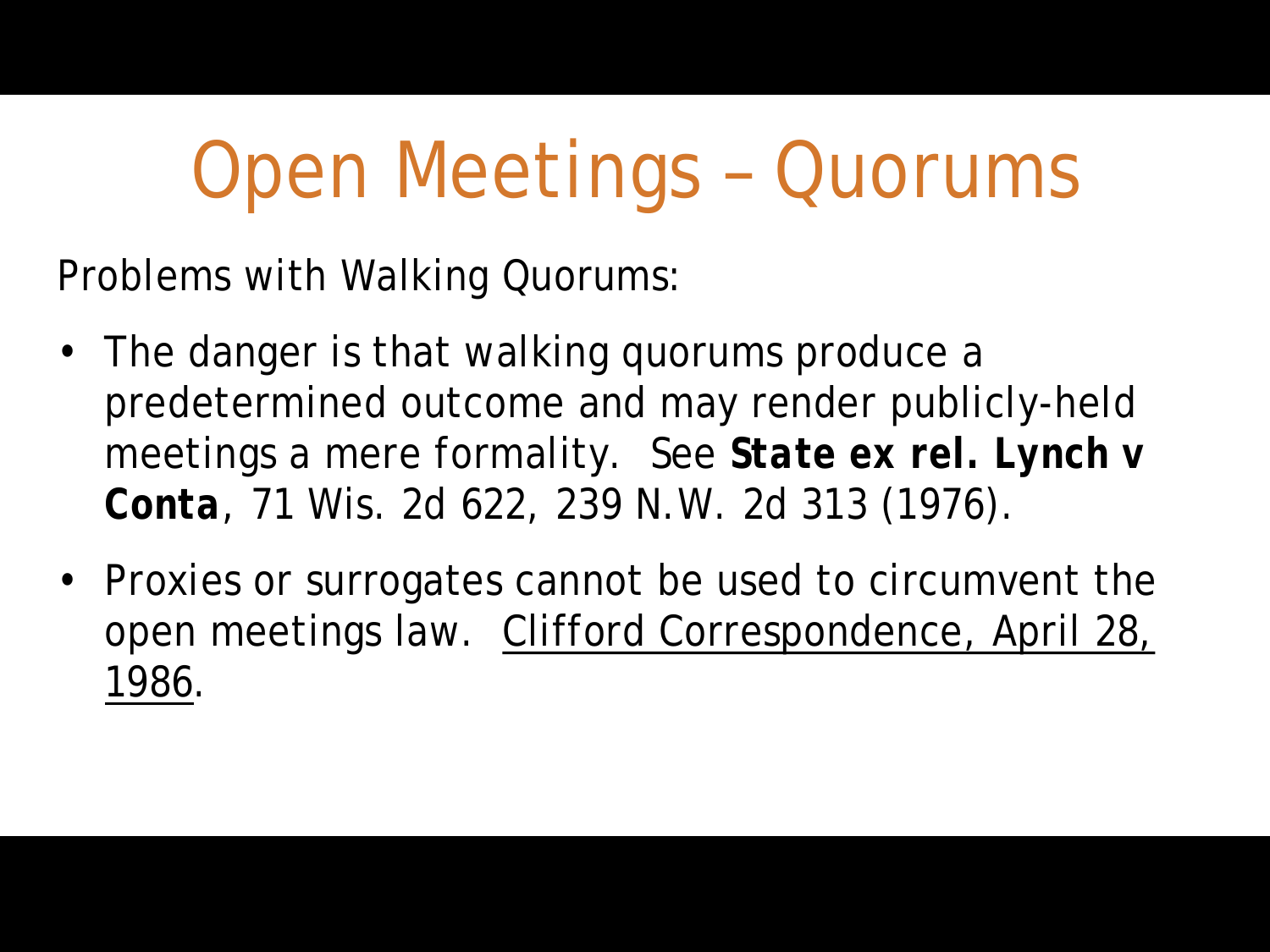#### "Petitions" and Walking Quorums

- The signing, by members of a body, of a document asking that a subject be placed on the agenda of an upcoming meeting does not constitute a "walking quorum." Kay Correspondence, April 25, 2007; Kittleson Correspondence, June 13, 2007.
- In contrast, where a majority of members of a body sign a document that expressly commits them to a future course of action, a court could find a walking quorum violation. Huff Correspondence, January 15, 2008.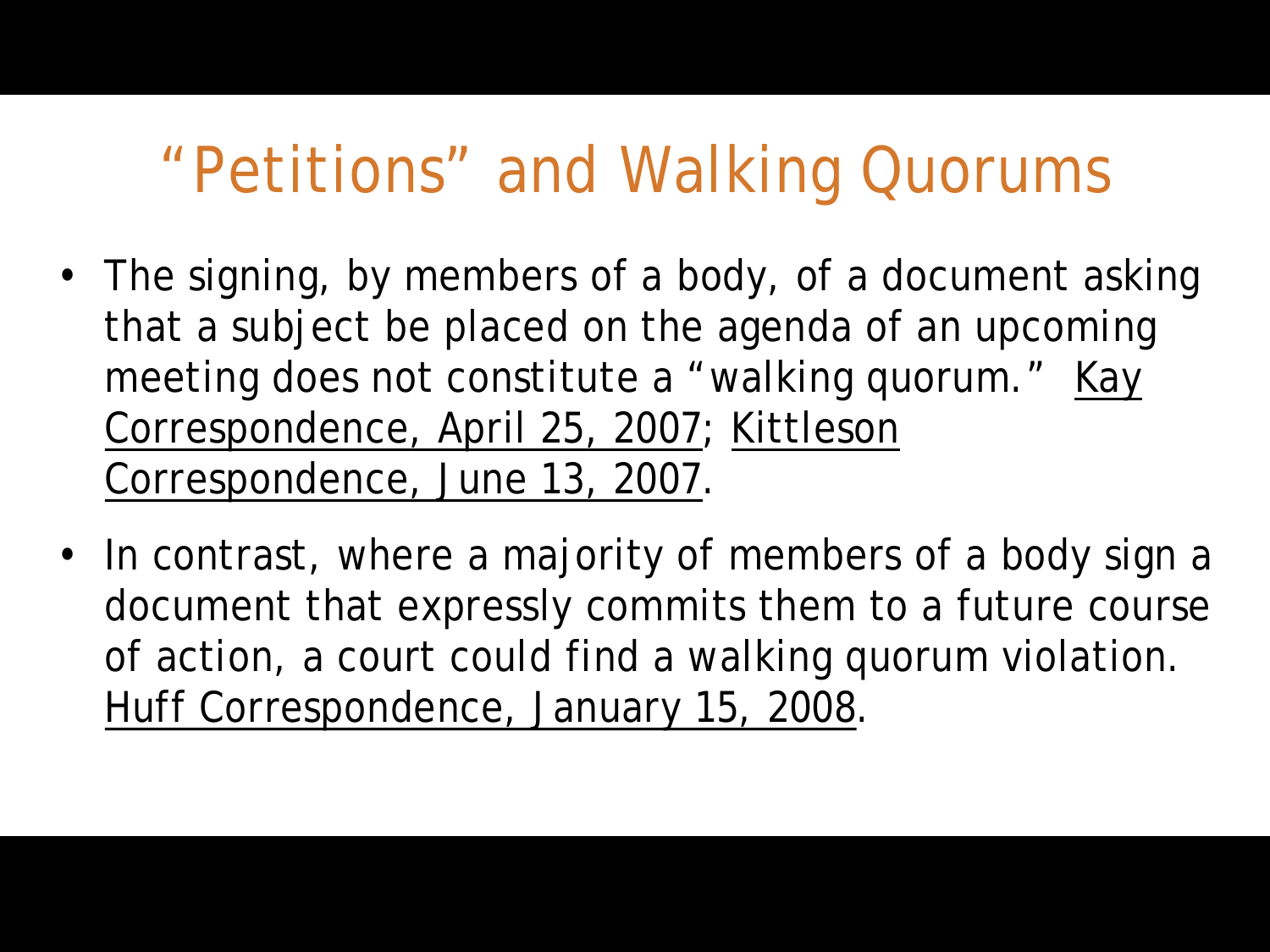Technological Advances have changed what constitutes a meeting:

• Telephone Conferences - In 1980, the Attorney General opined that a telephone conference involving a governmental body constituted a meeting and was subject to the provisions of the Open Meetings Law. 69 Op. Att'y Gen. 143 (1980).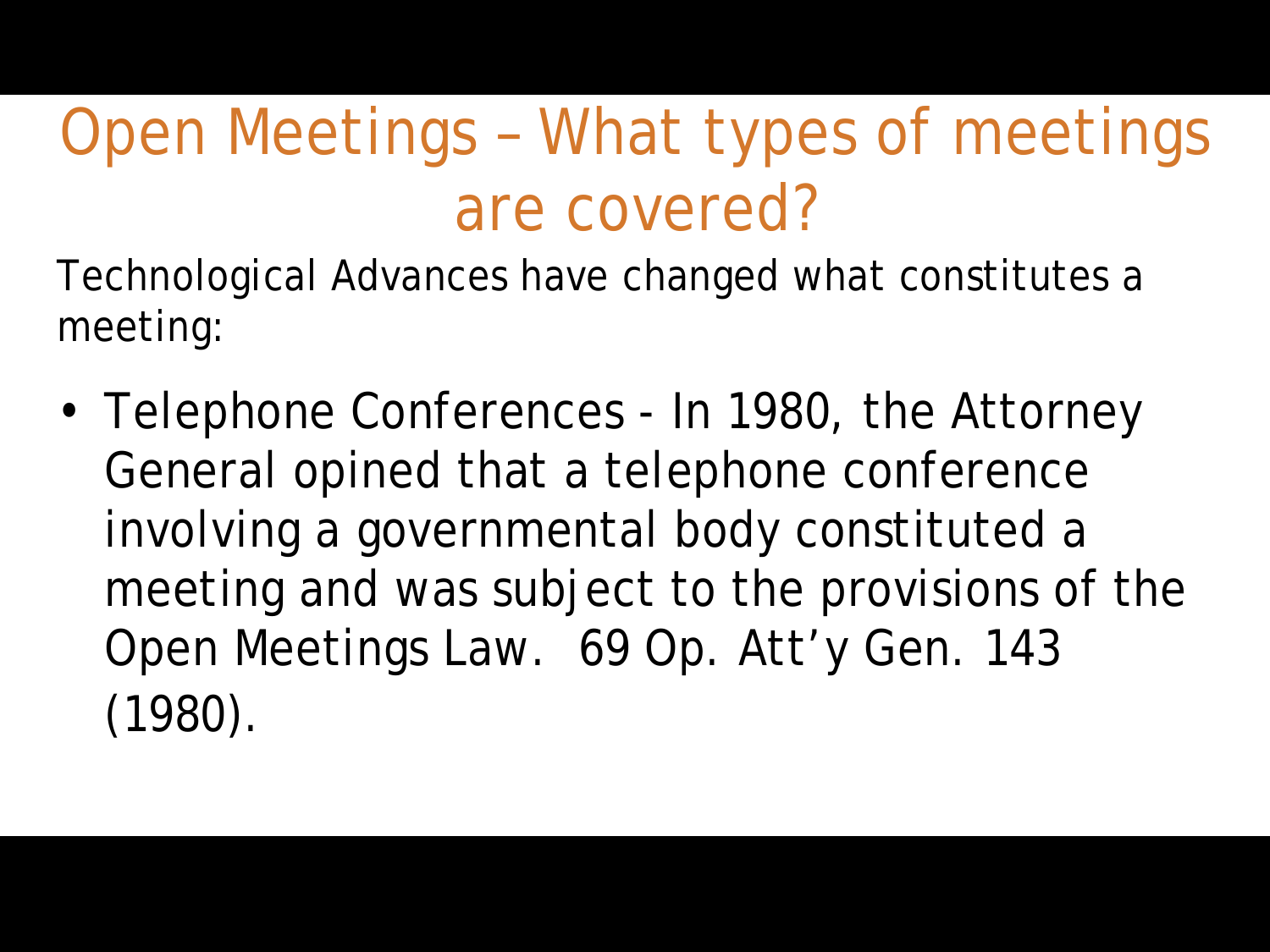Video Conferences

- In order to comply with the Open Meetings Law, the video conference must be "reasonably accessible" to the public.
- A video conference may be "reasonably accessible" if it is broadcast at a location open to the public.
- Therefore, at a minimum, it would seem prudent that an accessible room be reserved for the public viewing of the meeting.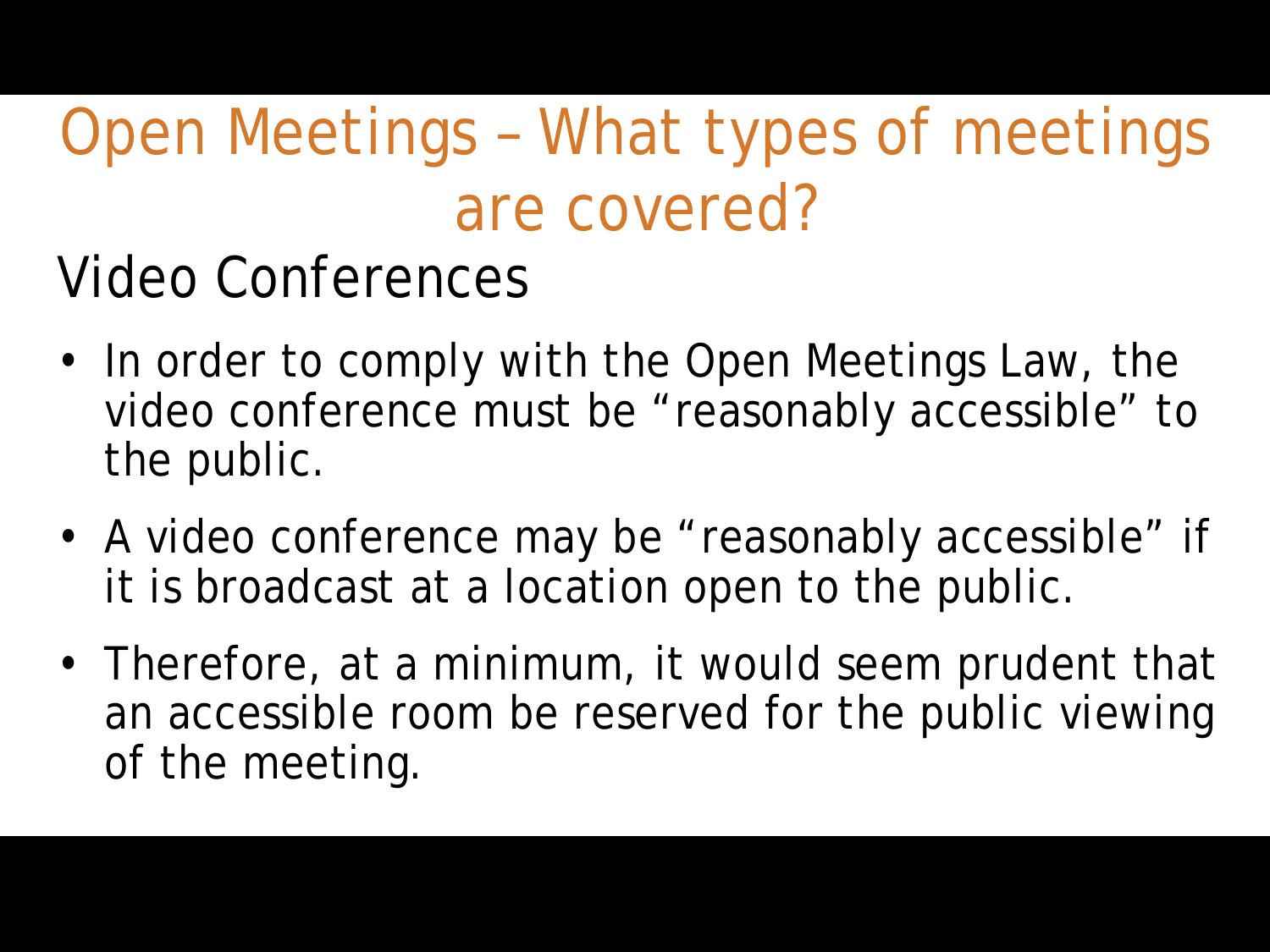Electronic Mail

- Communications *via* electronic mail may constitute a "meeting" and be subject to the Open Meetings Law.
- The underlying principle is pretty simple: e-mail is a valuable, time saving device for quick and incidental communication, but it should not be used to carry on private debate and discussion which belongs at a public meeting subject to public scrutiny. *Benson Correspondence* (March 2004).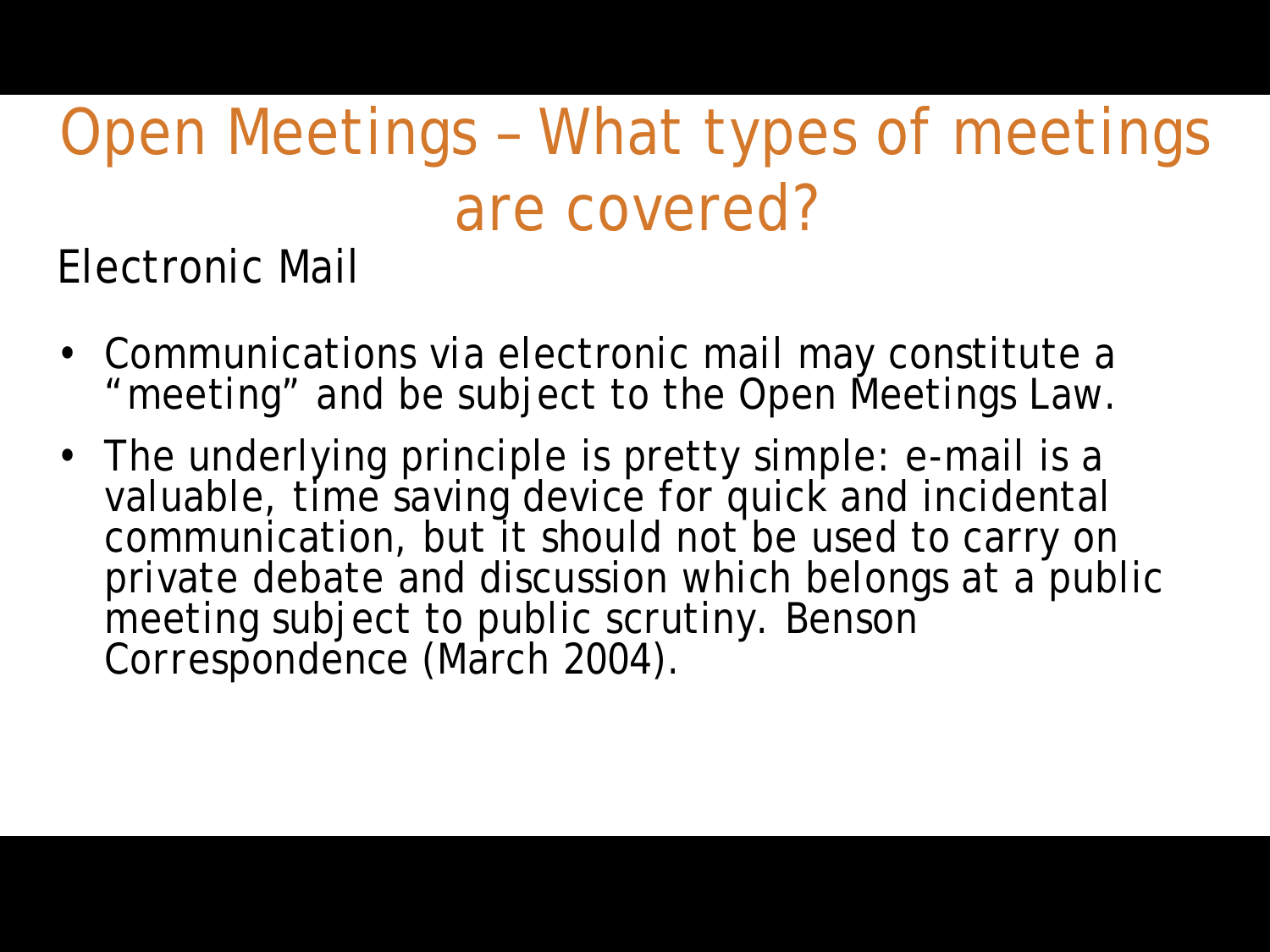Electronic Mail

- A violation may occur if elected officials are instant messaging or emailing each other within a close time frame if: 1) enough of them are involved in the messaging to determine the body's course of action, and 2) there is a purpose to engage in governmental business. Benson Correspondence, March 2004.
- A violation could also occur if a single official were to e-mail other officials in succession, asking for their support of a particular matter or position. If the sender (or others forwarding the sender's e-mail) were to reach enough officials to constitute a quorum necessary to take or block the action contemplated in the e-mail, then a "walking quorum" or "negative quorum" violation may occur. Benson Correspondence, March 2004.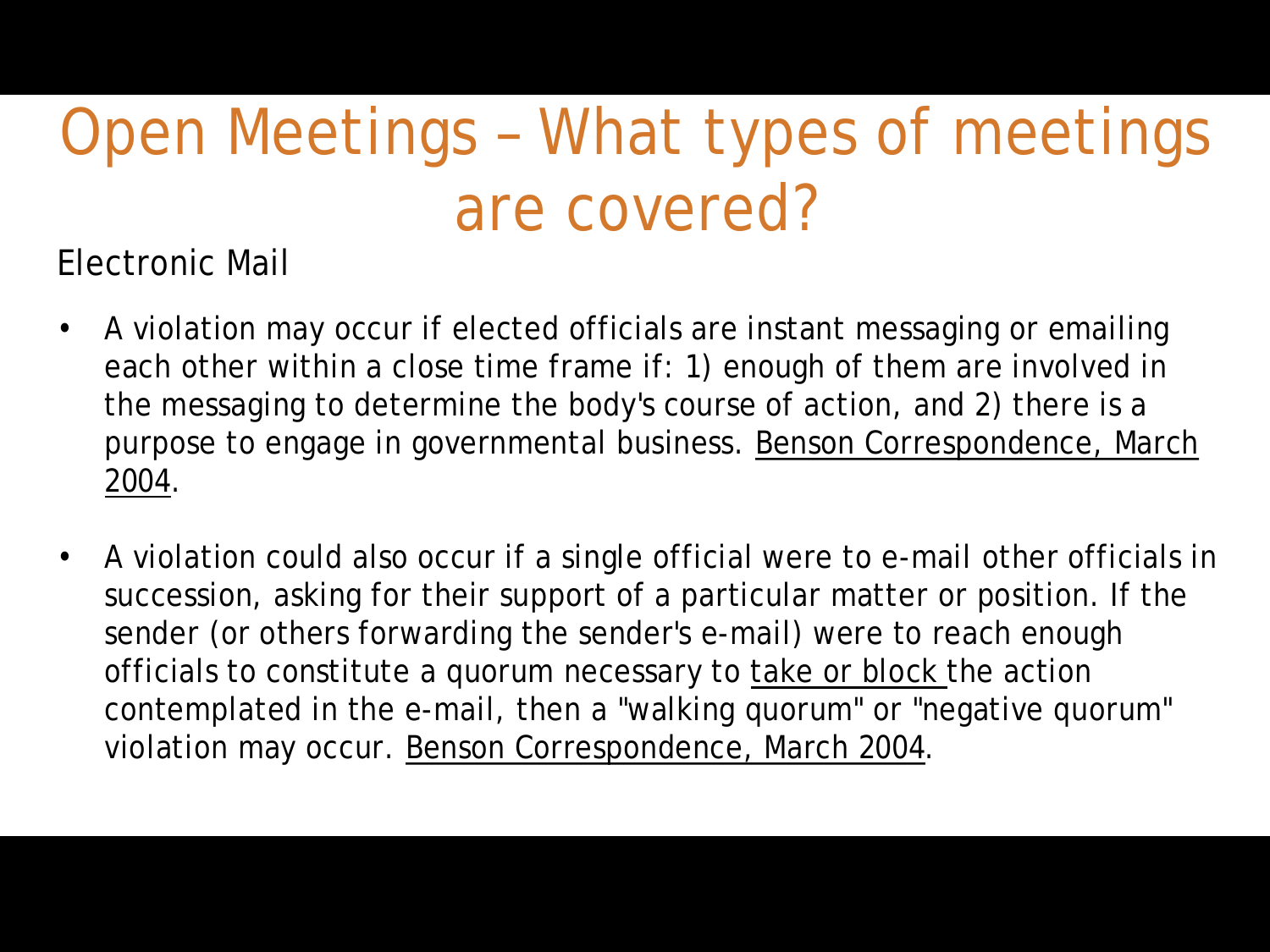Electronic Mail

- Electronic mail features such as "reply all" and "forward" make it possible for a message to be instantaneously transmitted to a sufficient number of members of the governmental body to determine the body's course of action on the matter, thus satisfying the definition of a meeting. *DOJ Correspondence*, October 3, 2000.
- While there is no applicable precedent that addresses the use of electronic mail in the context of the Open Meetings Law, members of governmental bodies are strongly discouraged from communicating via electronic mail on matters within the realm of their authority.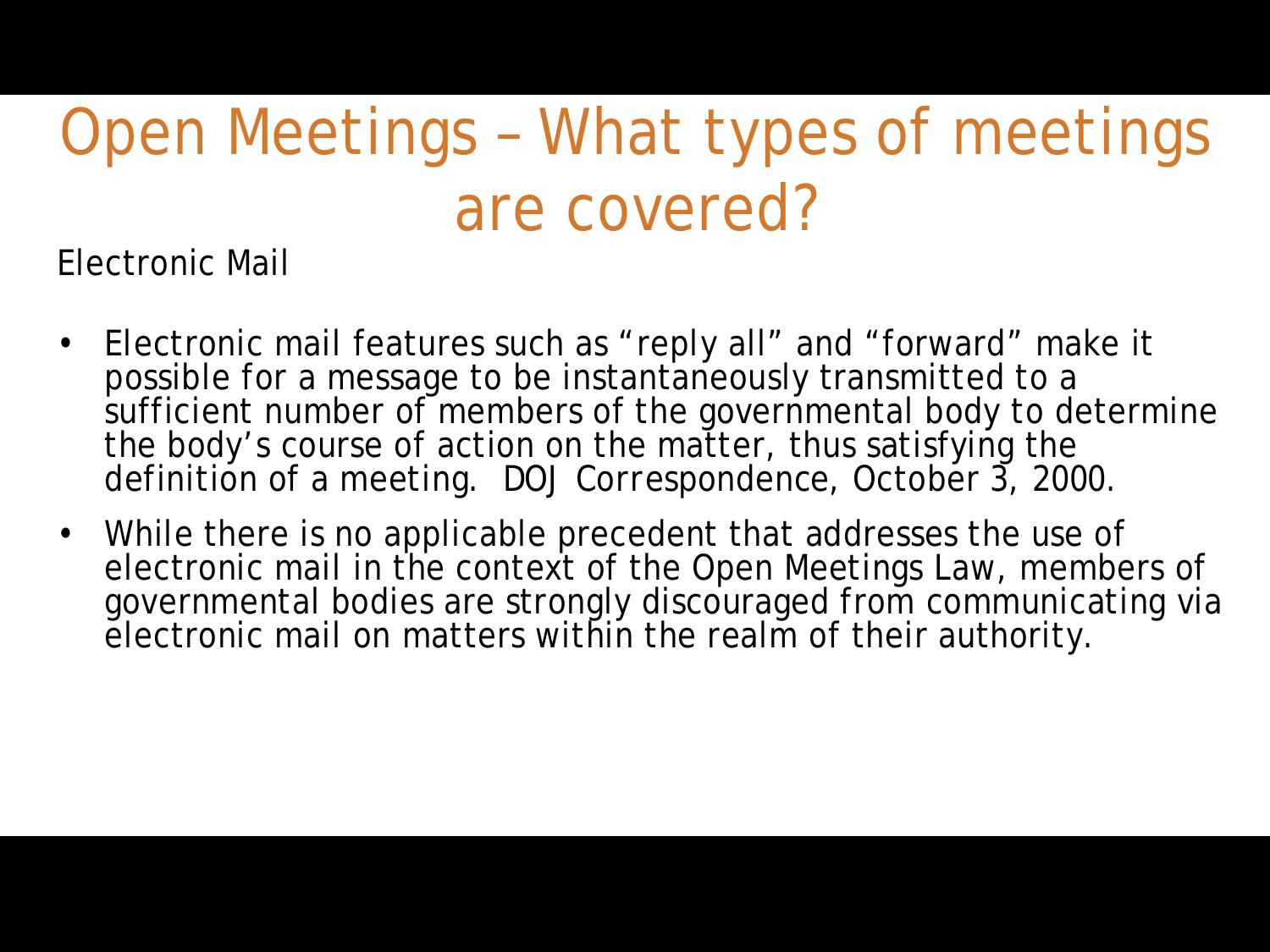### War Stories

Madison "City Council emails, texts present challenges for laws governing open meetings, records" Wisconsin State Journal (May 7, 2012).

[http://host.madison.com/wsj/news/local/govt-and-politics/city-council-emails](http://host.madison.com/wsj/news/local/govt-and-politics/city-council-emails-texts-present-challenges-for-laws-governing-open/article_89466178-96e1-11e1-a11d-0019bb2963f4.html)texts-present-challenges-for-laws-governing-open/article\_89466178-96e1- 11e1-a11d-0019bb2963f4.html



- Ald. Lisa Subeck to Ald. Jill Johnson, 7:44 p.m., Nov. 29, 2011 (referring to Ald. Bridget Maniaci)

#### "Urahoot."

- Johnson reply to Subeck

#### "You really have no idea the difference her silence makes :)"

- Subeck reply to Johnson

"Help!!!' - Bob Dunn president of Hammes Co., to Ald. Shiva Bidar-Sielaff. 9:28 p.m., Nov. 15. 2011

These are a sampling of text message exchanges between **Madison City Council members** and others while council meetings were in progress. They were obtained by the State Journal after an Open Records request.

"I can't always carry it all on my shoulders. I have really done nothing but help.'

- Bidar-Sielaff reply to Dunn, 9:32 p.m., Nov. 15, 2011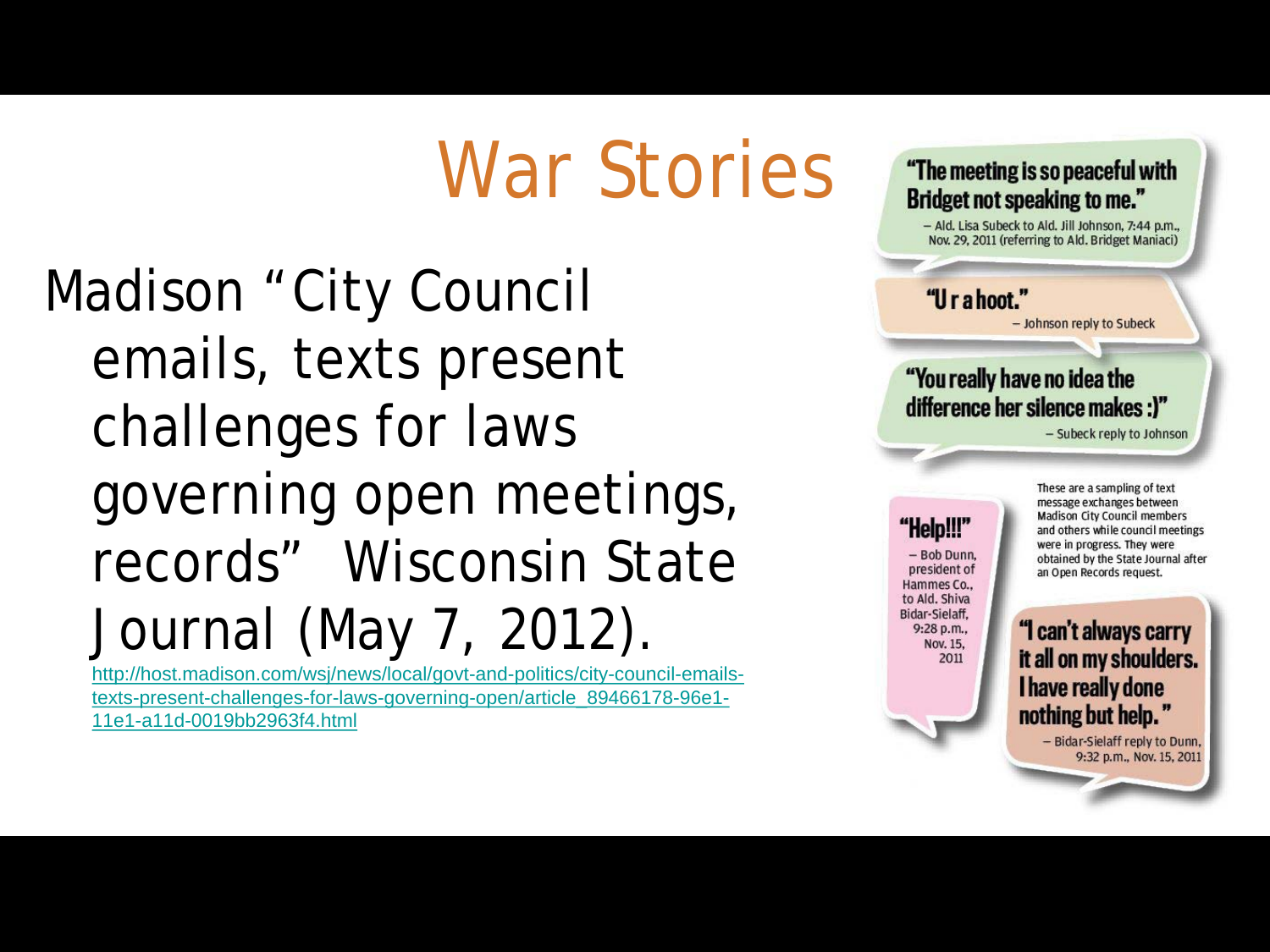## Open Meetings – Recording

- The Open Meetings law explicitly provides that a governmental body must make a reasonable effort to accommodate anyone who wants to record, film or photograph an open session meeting, provided the activity does not interfere with the conduct of the meeting. § 19.90, *Wis. Stats.*
- The same right does not extend to closed session meetings.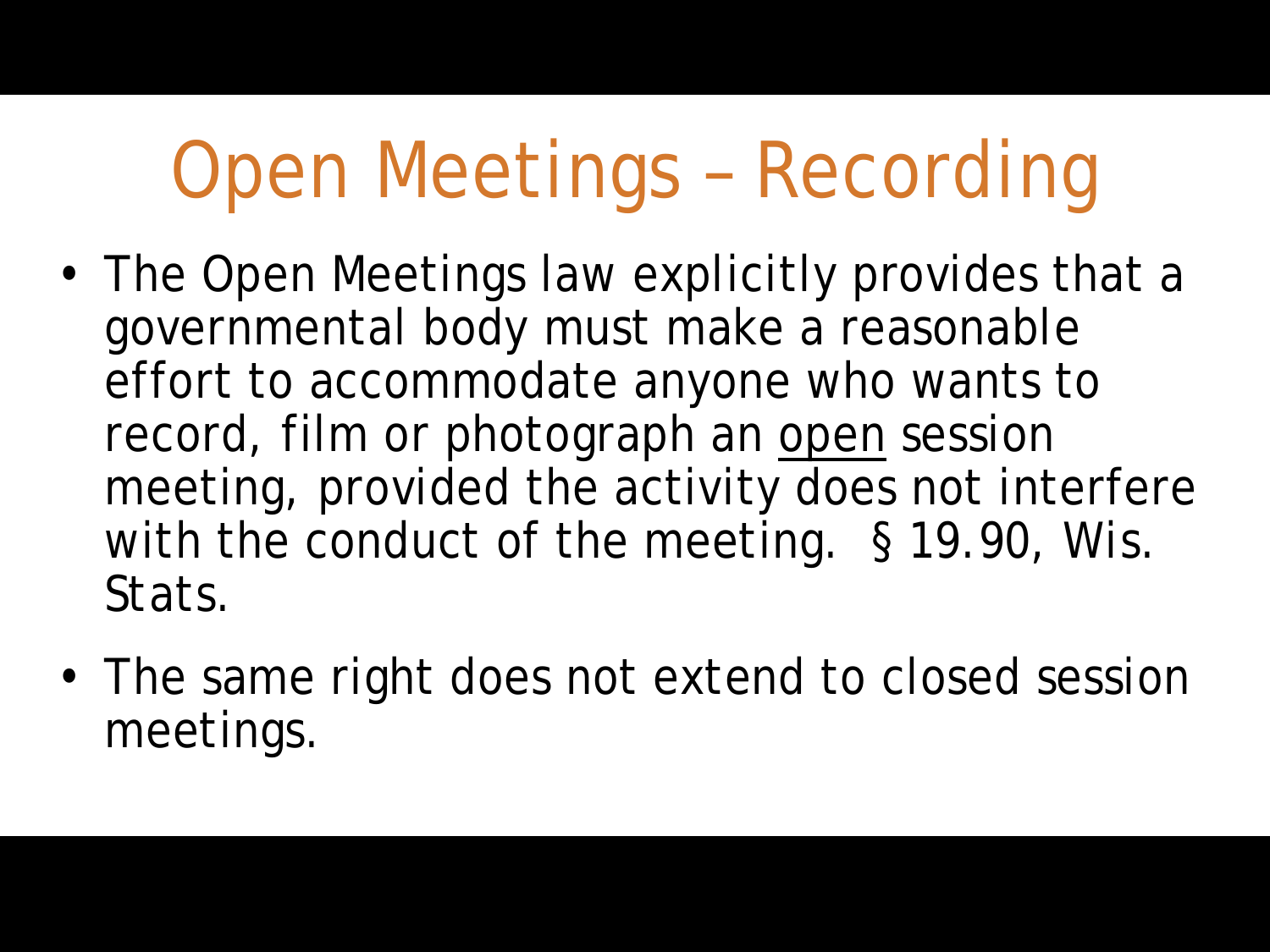## Open Meetings – Meeting Notices

- Meeting notices must be reasonably specific with regard to agenda items so as to reasonably apprise the public of what will occur at the upcoming meeting. Linde Correspondence, 2007.
- As a general rule, the Attorney General has advised posting notices at three different locations within the jurisdiction that the governmental body serves. Id.
- Alternatively, the chief presiding officer may give notice to the public by paid publication in a news medium likely to give notice in the jurisdictional area the body serves. 63 Op. Att'y Gen. 509, 510-11 (1974). If the presiding officer gives notice in this manner, he or she must ensure that the notice is actually published.
- Meeting notices may also be posted at a governmental body's website as a supplement to other public notices, but web posting should not be used as a substitute for other methods of notice. Peck Correspondence, 2006.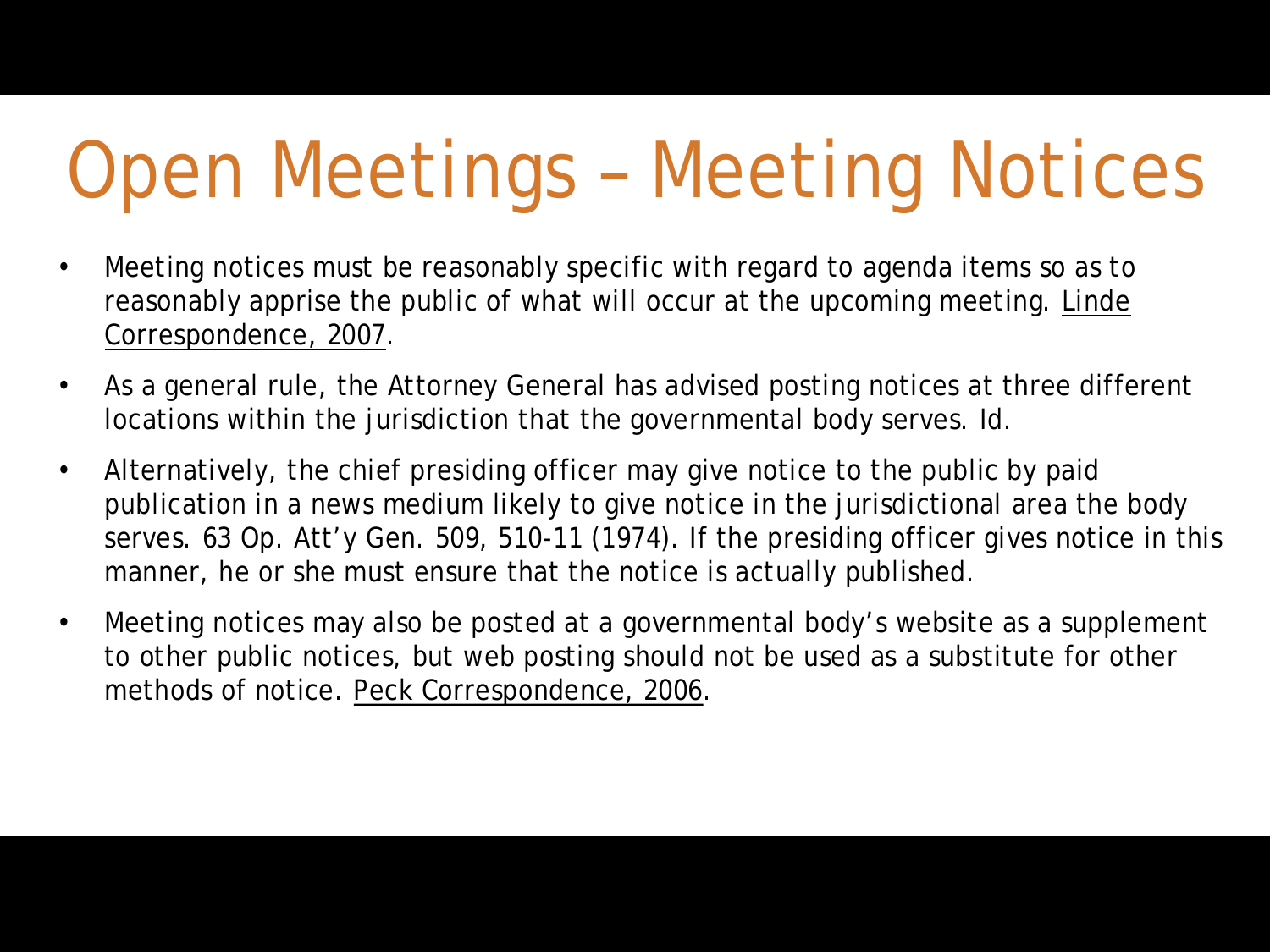### Open Meetings – Who Can Close?

- Only the board may exercise the right to convene into executive session; the public does not have the right or power to close a meeting.
- Even under § 19.85(1)(b), *Wis. Stats.*, an employee cannot close a meeting.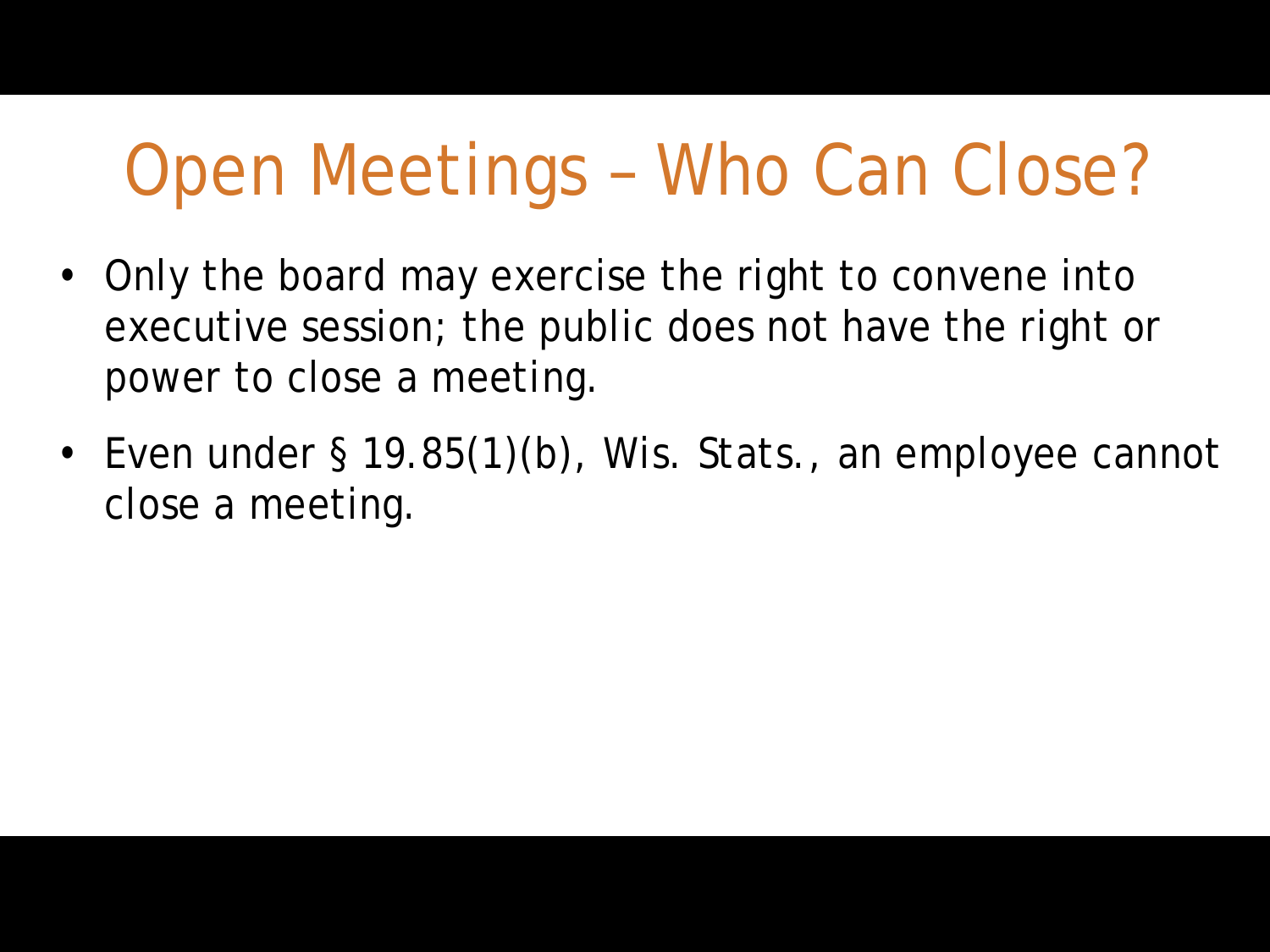#### Open Meetings – When May They Be Closed?

- Wisconsin Stat. § 19.85(1) contains thirteen exemptions to the open session requirement which permit, but do not require, a governmental body to convene in closed session. Because the law is designed to provide the public with the most complete information possible regarding the affairs of government, exemptions should be strictly construed. State ex rel. Hodge v. Turtle Lake, 180 Wis. 2d 62, 71, 508 N.W.2d 603 (1993); Citizens for Responsible Development, 300 Wis. 2d 649, ¶ 8.
- The policy of the open meetings law dictates that the exemptions be invoked sparingly and only where necessary to protect the public interest. If there is any doubt as to whether closure is permitted under a given exemption, the governmental body should hold the meeting in open session. See 74 Op. Att'y Gen. 70, 73 (1985).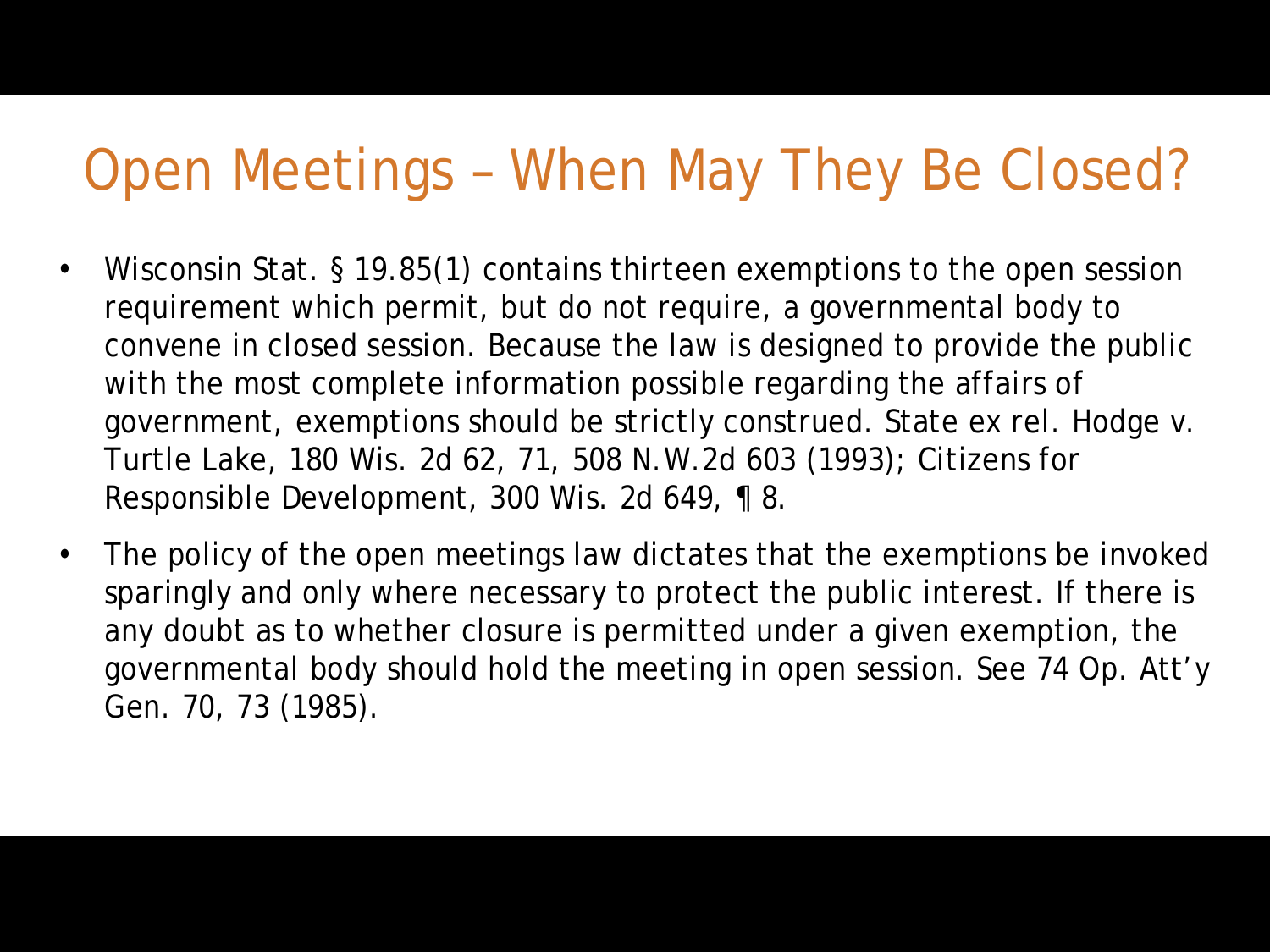#### Statutory Exemptions Allowing for Closed Session

- Judicial or quasi-judicial hearings. Wis. Stat. § 19.85(1)(a).
- Employment and licensing matters. Wis. Stat. § 19.85(1)(b).
- Consideration of employment, promotion, compensation, and performance evaluations. Wis. Stat. § 19.85(1)(c).
- Considering applications for probation or parole, or considering strategy for crime detection or prevention. Wis. Stat.  $§$  19.85(1)(d).
- Conducting public business with competitive or bargaining implications. Wis. Stat. § 19.85(1)(e).
- Specified deliberations by the state council on unemployment insurance and the state council on worker's compensation. Wis. Stat. § 19.85(1)(ee) and (eg).
- Specified deliberations involving the location of a burial site. Wis. Stat. § 19.85(1) (em).
- Consideration of financial, medical, social, or personal information. Wis. Stat. § 19.85(1)(f).
- Conferring with legal counsel with respect to litigation. Wis. Stat. § 19.85(1)(g).
- Consideration of requests for confidential written advice from an ethics board. Wis. Stat. § 19.85(1)(h).
- Considering specified matters related to a business ceasing its operations or laying off employees. Wis. Stat. §  $19.85(1)(i)$ .
- Considering specified financial information relating to the support of a nonprofit corporation operating an ice rink owned by the state. Wis. Stat. § 19.85(1)(j).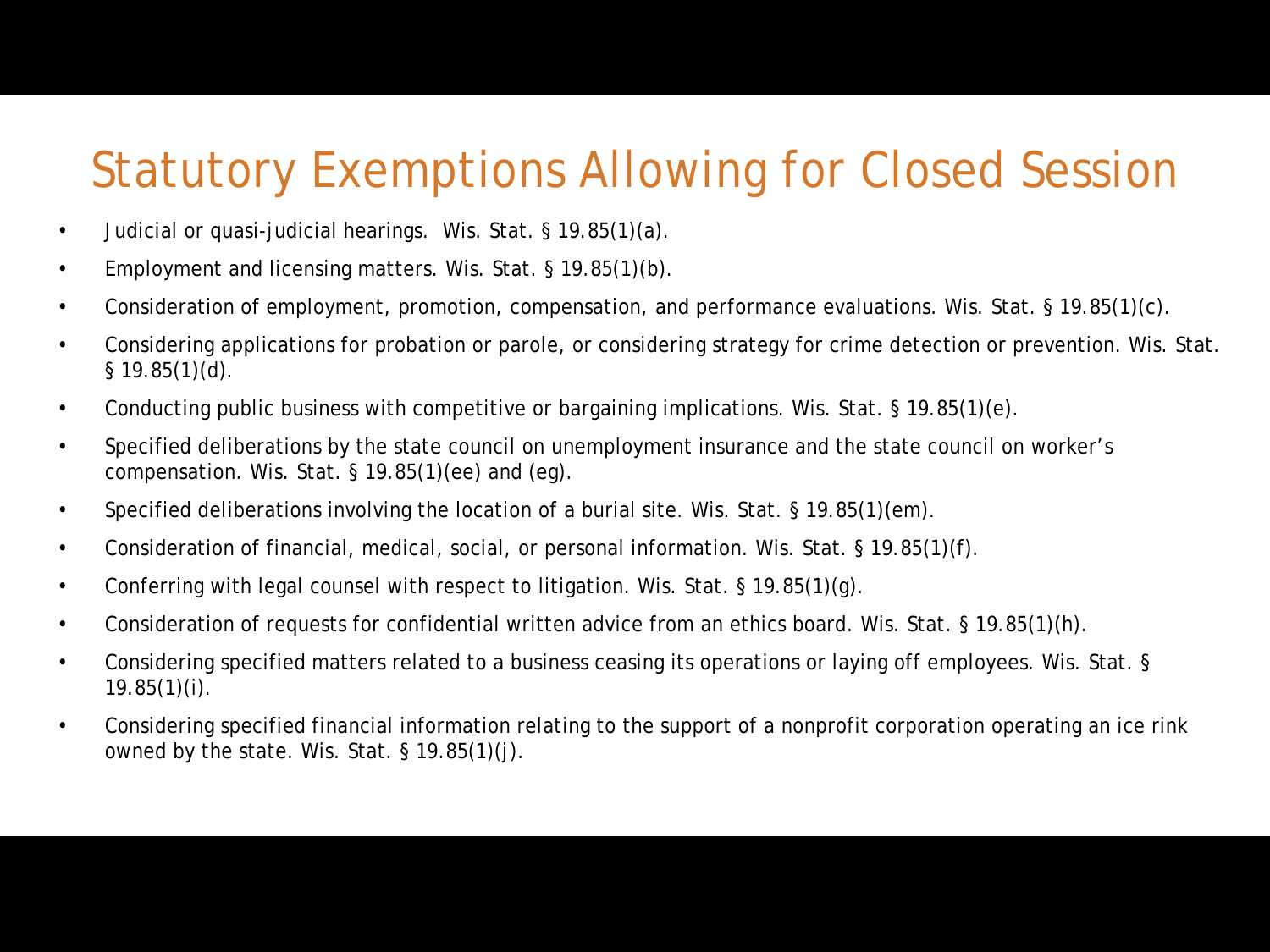#### Open Meetings – Who May Attend Closed Session

- In general, the open meetings law gives wide discretion to a governmental body to admit to a closed session anyone whose presence the body determines is necessary for the consideration of the matter that is the subject of the meeting. *DOJ Correspondence*, December 15, 1988.
- Cannot exclude any elected or appointed member of the governmental body.
- However, it is important to remember that where enough non- members of a subunit attend the subunit's meetings that a quorum of the parent body is present, a meeting of the parent body occurs, and the notice requirements of § 19.84, *Wis. Stats.*, apply. *Badke*, 173 Wis. 2d at 579.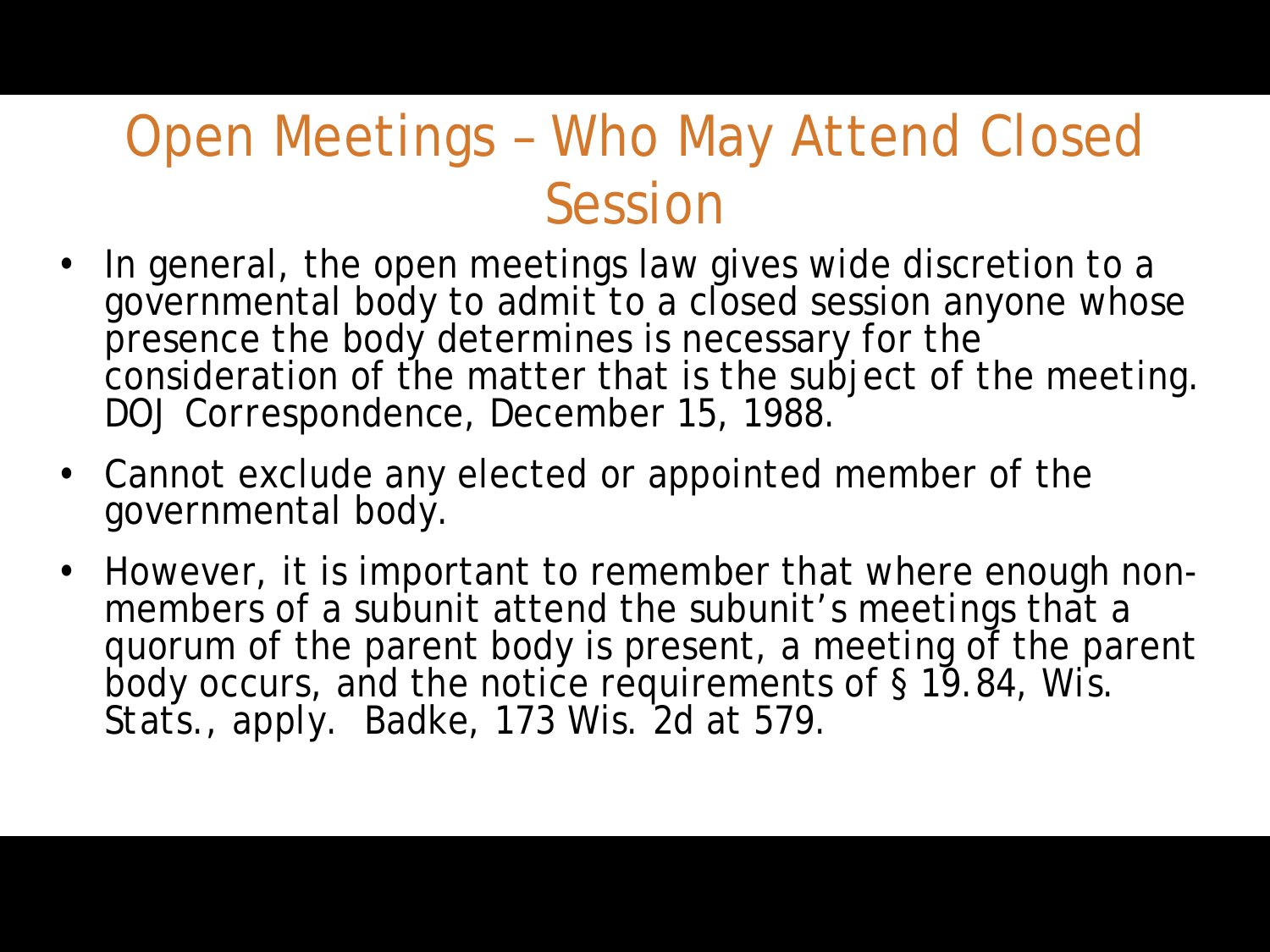# **PUBLIC RECORDS**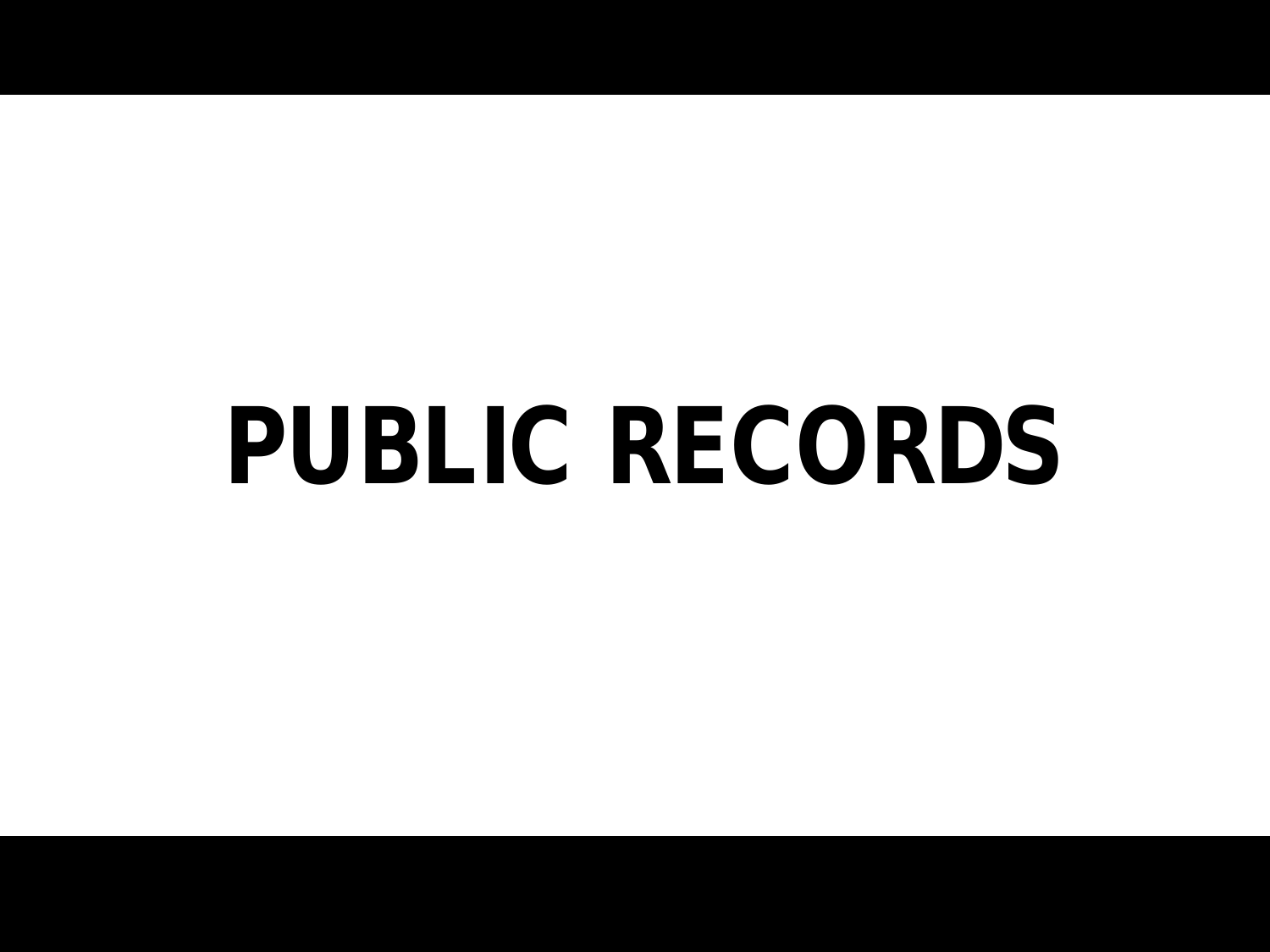#### What is a Record Subject to Disclosure?

• Statement of Policy. Section 19.31, Wis. Stat. states:

[I]t is declared to be the public policy of this state that all persons are entitled to the greatest possible information regarding the affairs of government and the official acts of those officers and employees who represent them. Further, providing persons with such information is declared to be an essential function of representative government and an integral part of the routine duties of officers and employees whose responsibility it is to provide such information. To that end, ss. 19.32 to 19.37 shall be construed in every instance with a presumption of complete public access, consistent with the conduct of governmental business. The denial of public access generally is contrary to the public interest, and only in exceptional cases may access by denied.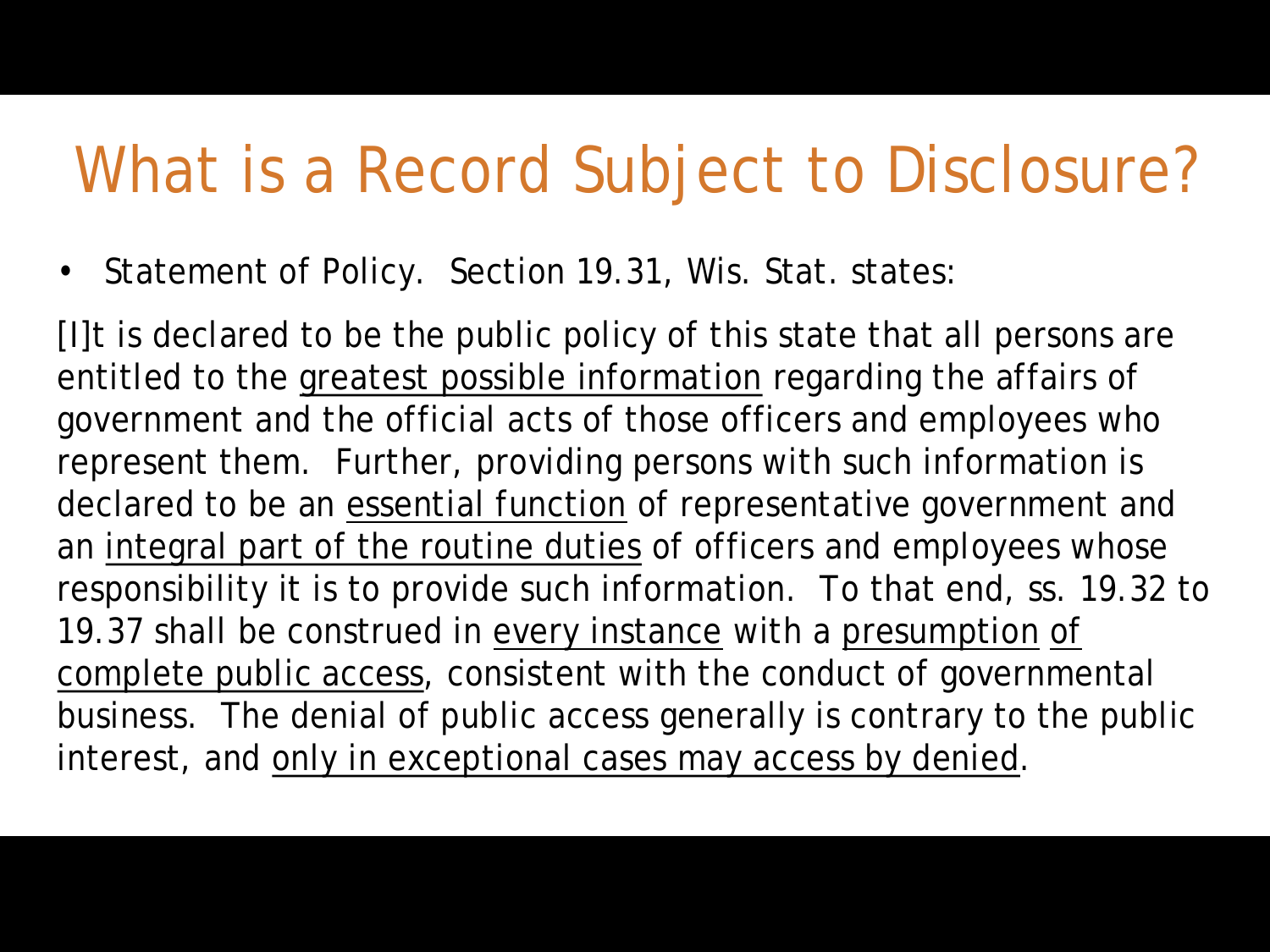### What is a Record Subject to Disclosure?

- "Except as otherwise provided by law, any requester has a right to inspect any record." Wis. Stat. § 19.35(1)(a).
- The requester gets to see the records unless disclosure is barred by:
	- Statute;
	- Common law; or
	- Public Policy Balancing Test. Whether the public's strong interest in disclosure is overcome by the public's greater interest in nondisclosure. Wisconsin's Supreme Court has held that in every case, the public's interest in disclosing the record weighs heavily. *Newspapers, Inc. v. Breier*, 89 Wis.2d 417, 279 N.W.2d 179 (1979).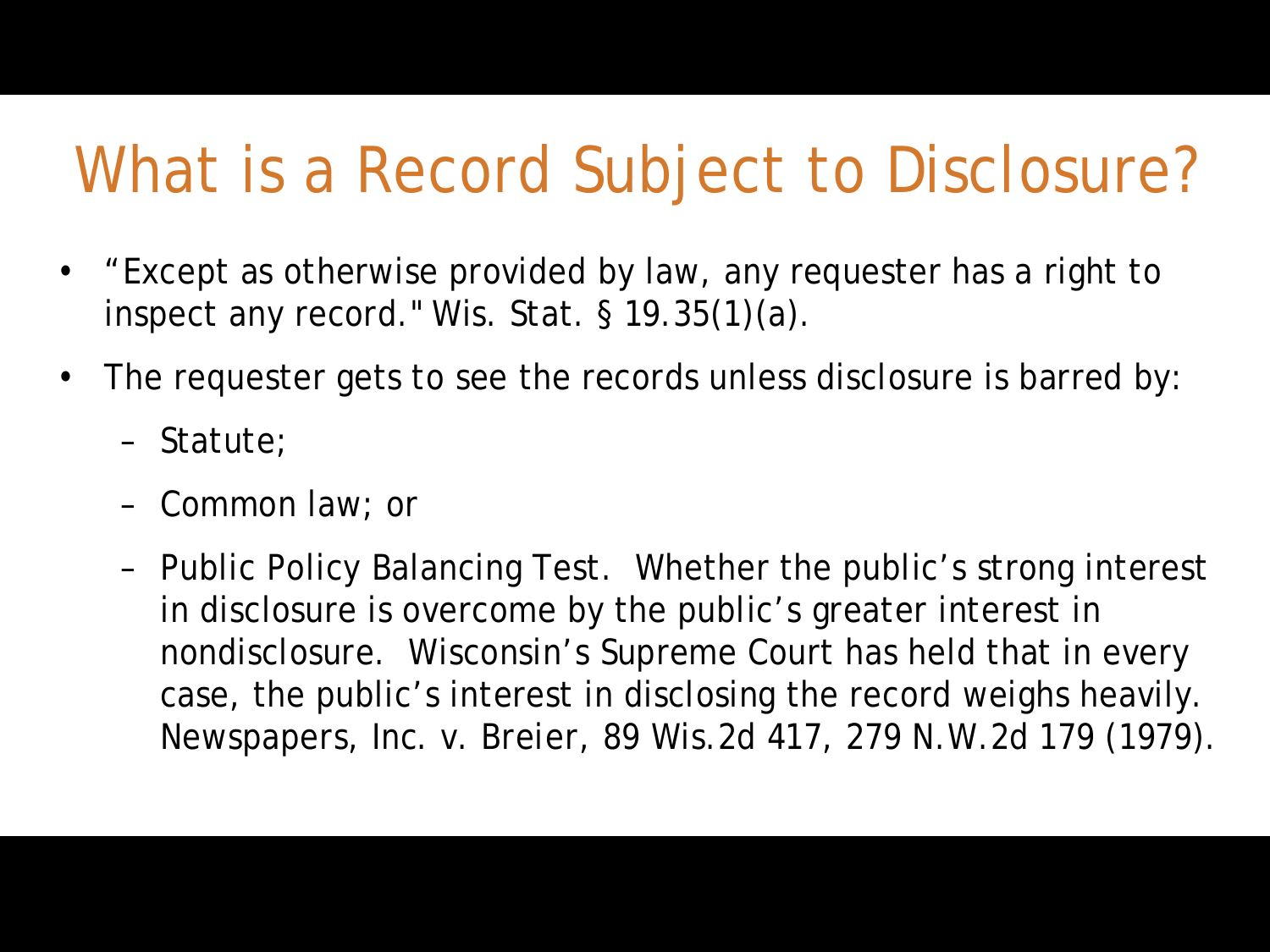#### What is a Record Subject to Disclosure?

- Definition of Record. Section 19.32(2) defines "Record" broadly!
- "Any material on which written, drawn, printed, spoken, visual, or electromagnetic information is recorded or preserved, regardless of physical form or characteristics, which has been created or is being kept by an authority. Wis. Stat. § 19.32(2).
- Must be created or kept in connection with official purpose or function of the agency. 72 Op. Att'y Gen. 99, 101 (1983); State ex rel. Youmans v. Owens, 28 Wis. 2d 672, 679 (1965).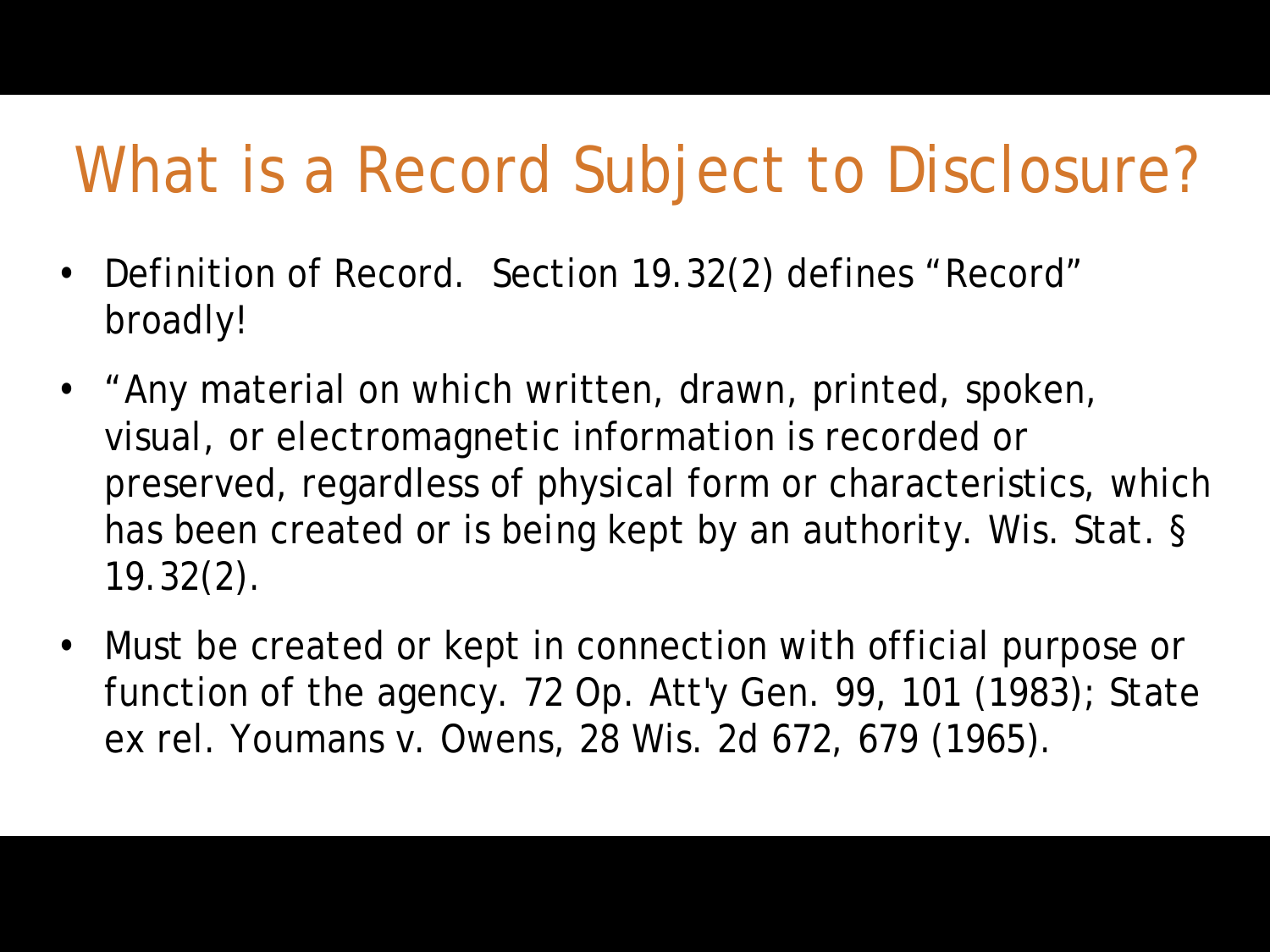#### What is NOT a Record Subject to Disclosure?

• Drafts, notes, preliminary documents, and similar materials prepared for the originator's personal use or by the originator in the name of a person for whom the originator is working. Wis. Stat. § 19.32(2).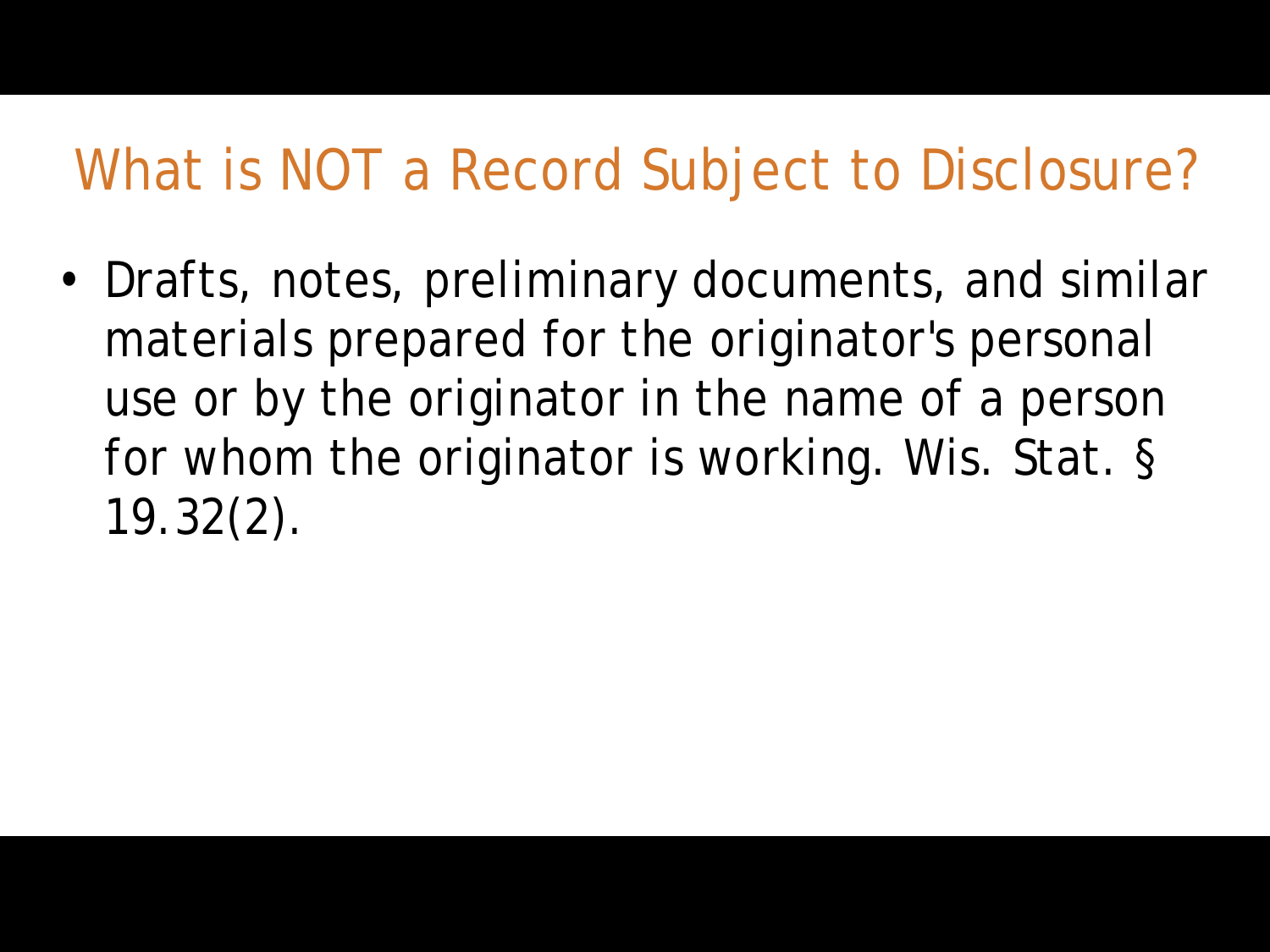### The record request

- Requests do not have to be in writing. Wis. Stat. §  $19.35(1)(h)$ .
- The requester generally does not have to identify himself or herself. Wis. Stat. § 19.35(1)(i).
- The requester does not need to state the purpose of the request. Wis. Stat. § 19.35(1)(h) and (i).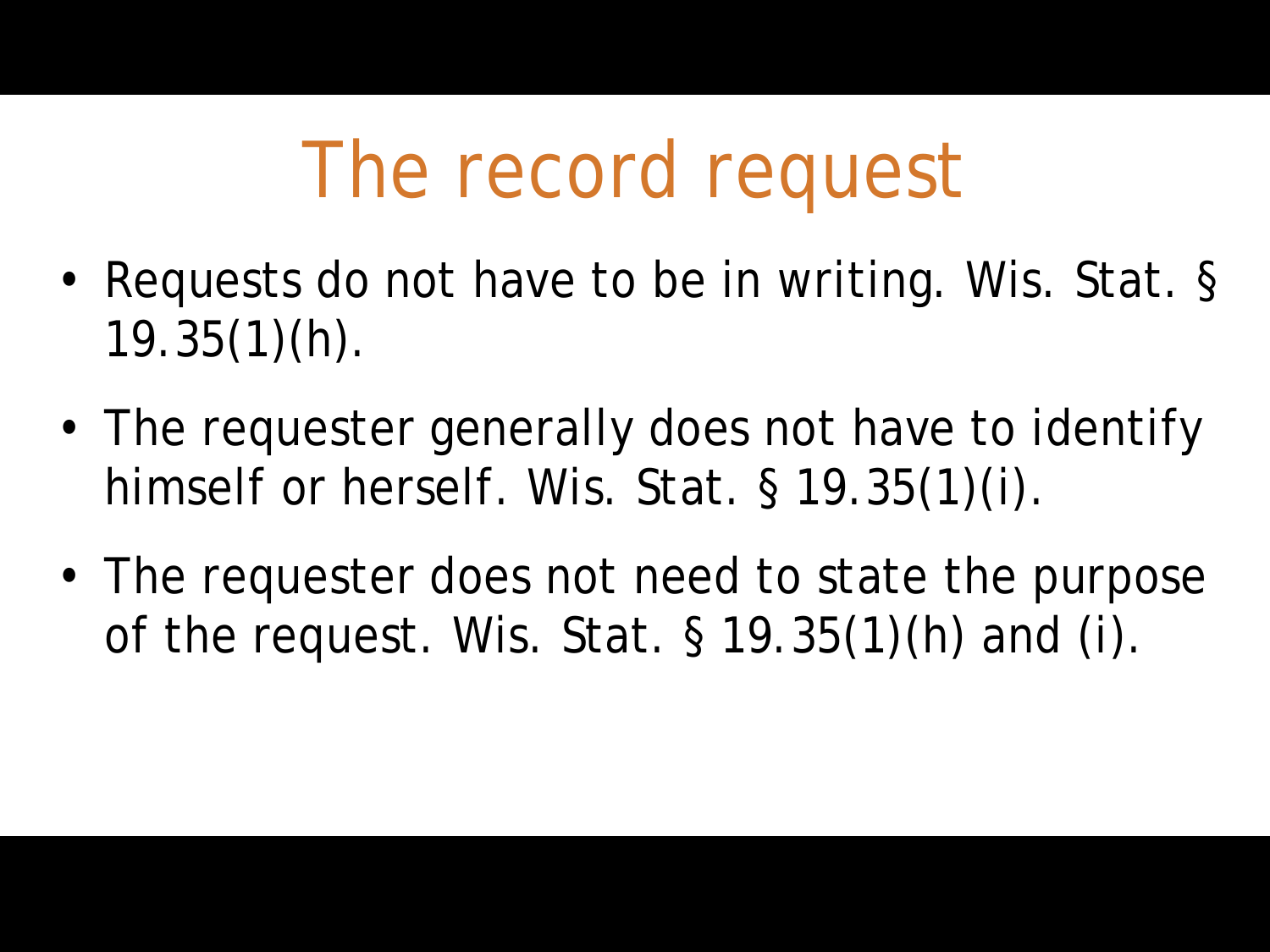### The Request: Specificity

- The request must be reasonably specific as to the subject matter and length of time involved. Wis. Stat. § 19.35(1)(h).
- A request without a reasonable limitation as to subject matter or length of time does not constitute a sufficient request. *Id*.
- The purpose of the time and subject matter limitations is to prevent unreasonably burdening a records custodian by requiring the records custodian to spend excessive amounts of time and resources deciphering and responding to a request. *Gehl, supra*, ¶ 17.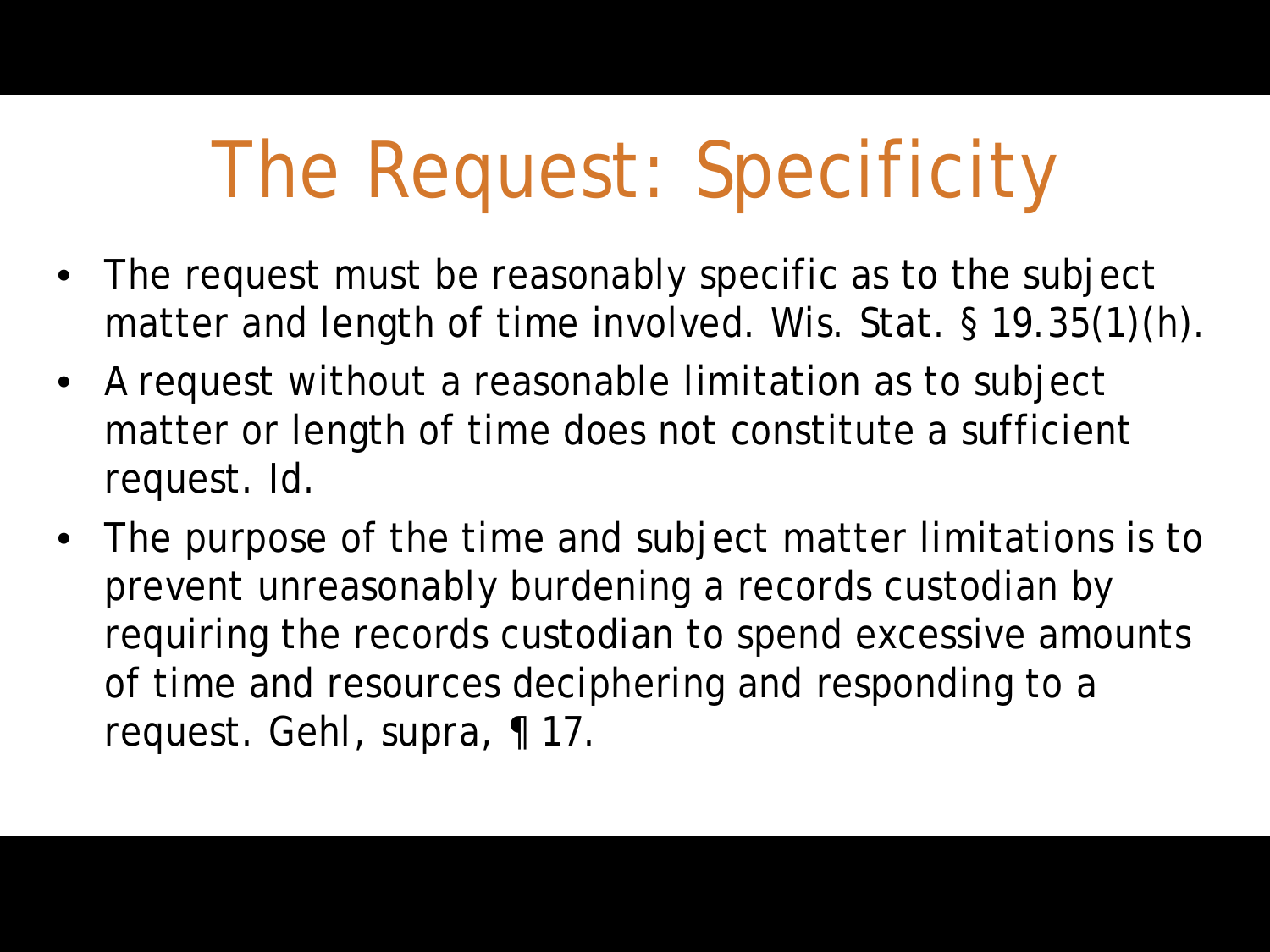### The Request: Specificity

- However, a records custodian may not deny a request solely because the records custodian believes that the request could be narrowed. *Gehl, supra*, ¶ 20.
- The fact that a public records request may result in generation of a large volume of records is not in itself a sufficient reason to deny a request as not properly limited. *Id.*, ¶ 23.
- A records custodian may contact a requester to clarify the scope of a confusing request, or to advise the requester about the number and cost of records estimated to be responsive to the request.
- These contacts, which are not required by the public records law, may assist both the records custodian and the requester in determining how to proceed.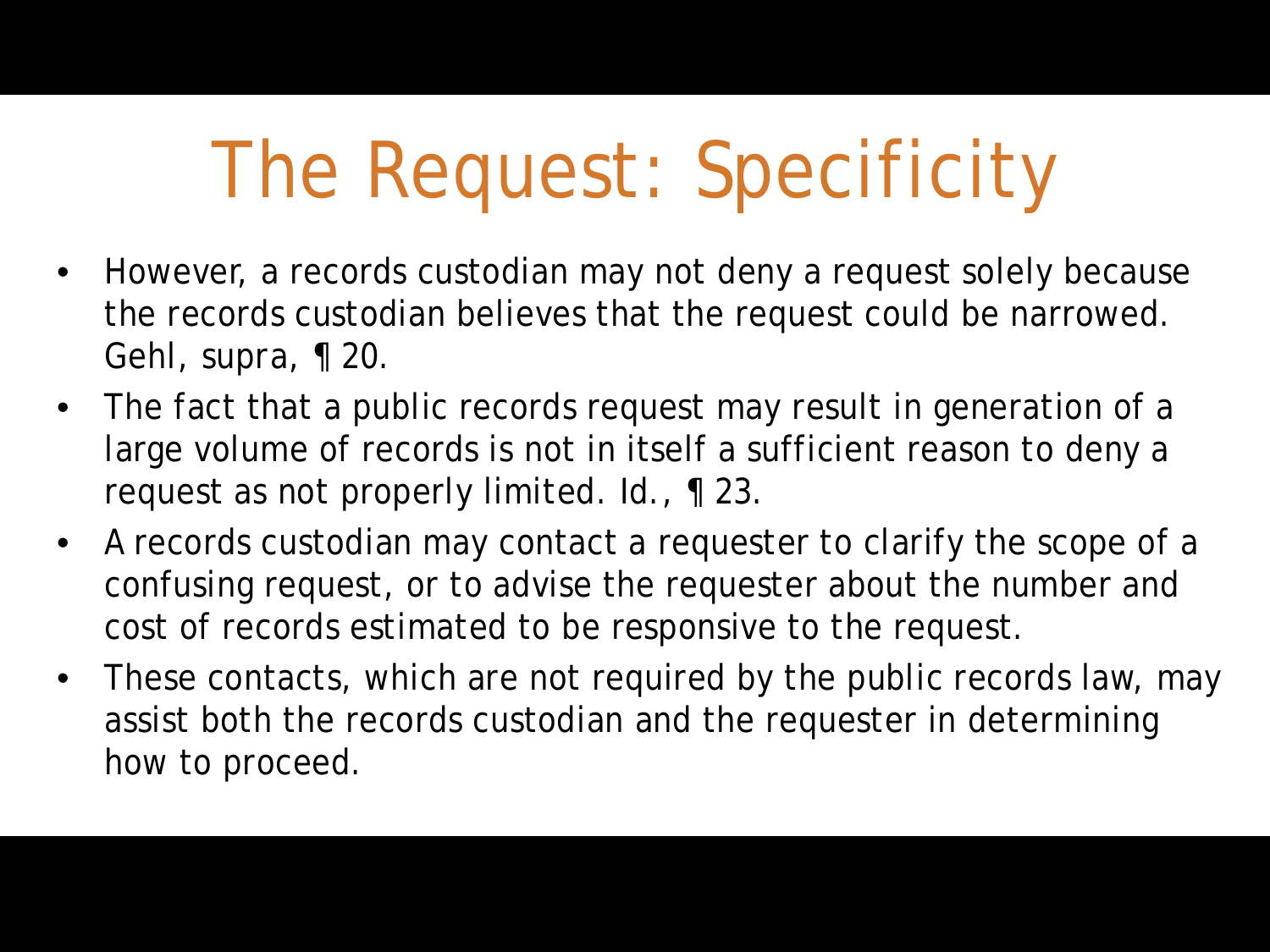#### The Response to the Request: Timing

- Response must be provided "as soon as practicable and without delay." Wis. Stat. § 19.35(4)(a). The public records law does not require response within any specific time, such as "two weeks" or "48 hours."
- An arbitrary and capricious delay or denial exposes the records custodian to punitive damages and a \$1,000.00 forfeiture. Wis. Stat. § 19.37.
- DOJ policy is that ten working days generally is a reasonable time for responding to a simple request for a limited number of easily identifiable records.
- For requests that are broader in scope, or that require location, review or redaction of many documents, a reasonable time for responding may be longer.
- To avoid later misunderstandings, it may be prudent for an authority receiving such a request to send a brief acknowledgment indicating when a response reasonably might be anticipated.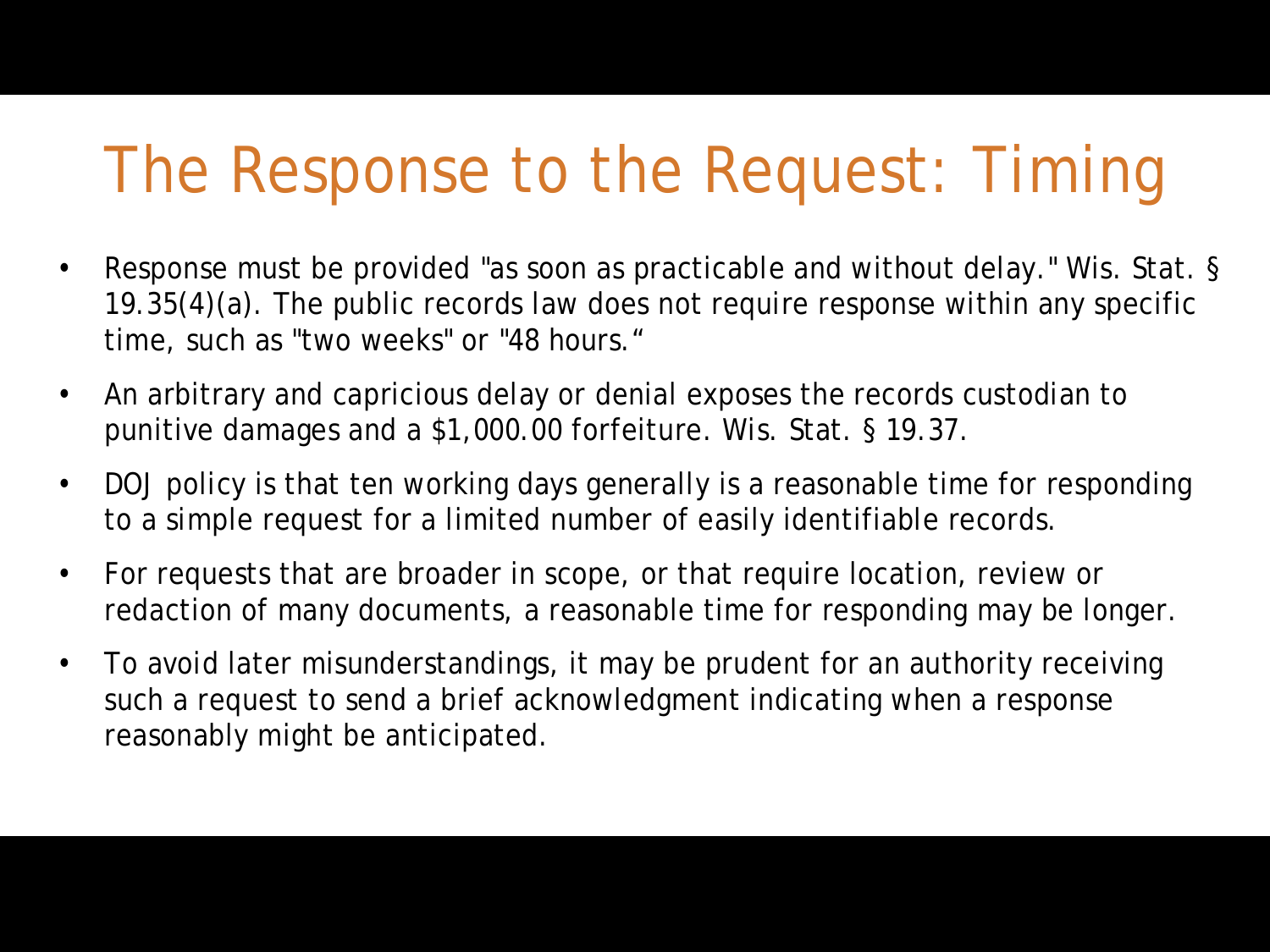## Denying a Request

- If the request is in writing, a denial or partial denial of access also must be in writing. Wis. Stat. § 19.35(4)(b).
- Reasons for denial must be specific and sufficient. *Hempel*, 2005 WI 120, ¶ 25-26.
- Just stating a conclusion without explaining specific reasons for denial does not satisfy the requirement of specificity.
- If the custodian fails to state sufficient reasons for denying the request, the court will issue a writ of mandamus compelling disclosure of the requested records. *Osborn v. Bd. of Regents*, 2002 WI 83, ¶ 16.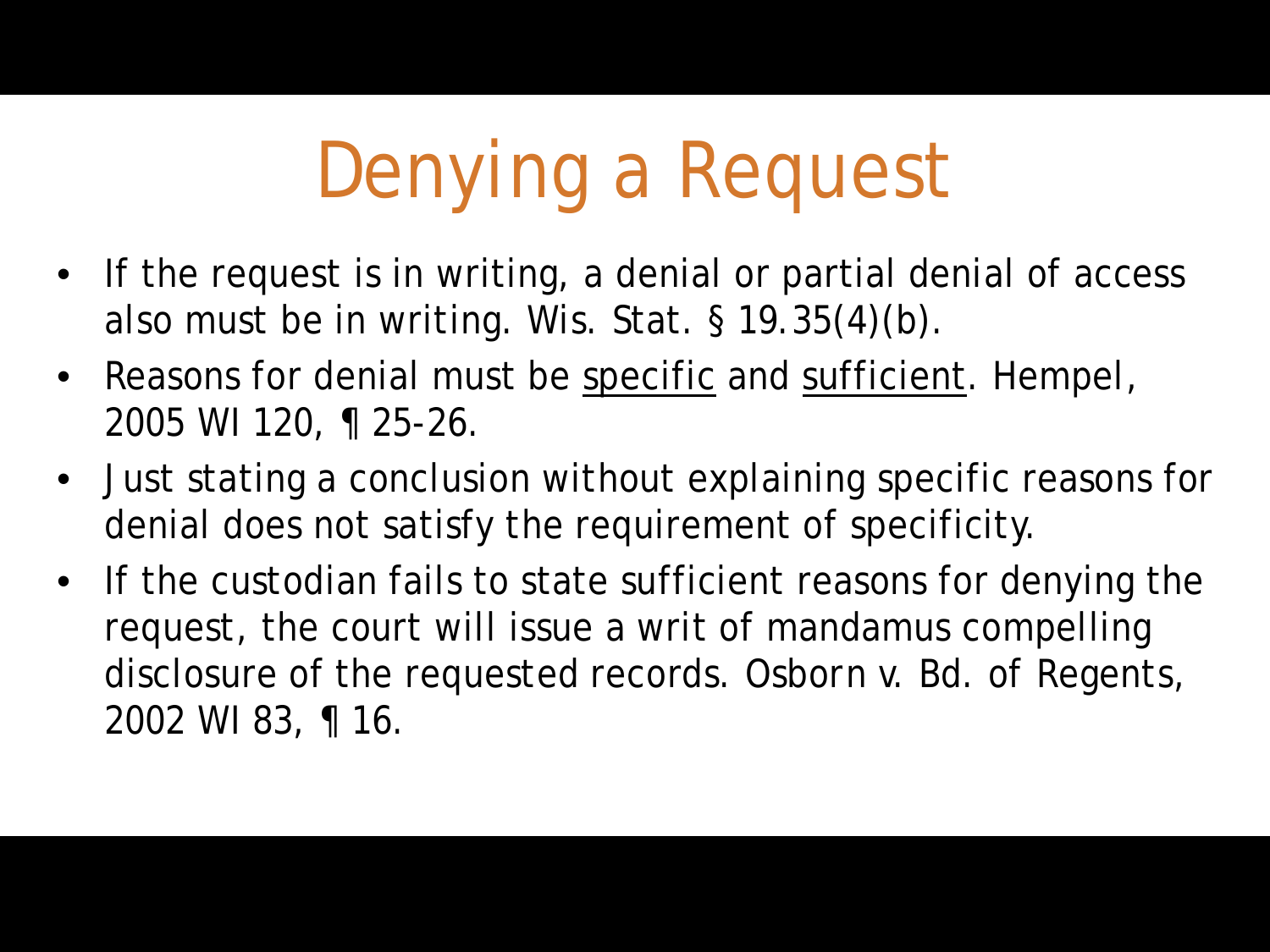## Denying a Request

- If no responsive records exist, the authority should say so in its response.
- An authority also should indicate in its response if responsive records exist but are not being provided due to a statutory exception, a case law exception, or the balancing test.
- Records or portions of records not being provided should be identified with sufficient detail for the requester to understand what is being withheld, such as "social security numbers."
- Denial of a written request must inform the requester that the denial is subject to review in an action for mandamus under Wis. Stat. § 19.37(1), or by application to the local district attorney or Attorney General. Wis. Stat. §  $19.35(4)(b)$ .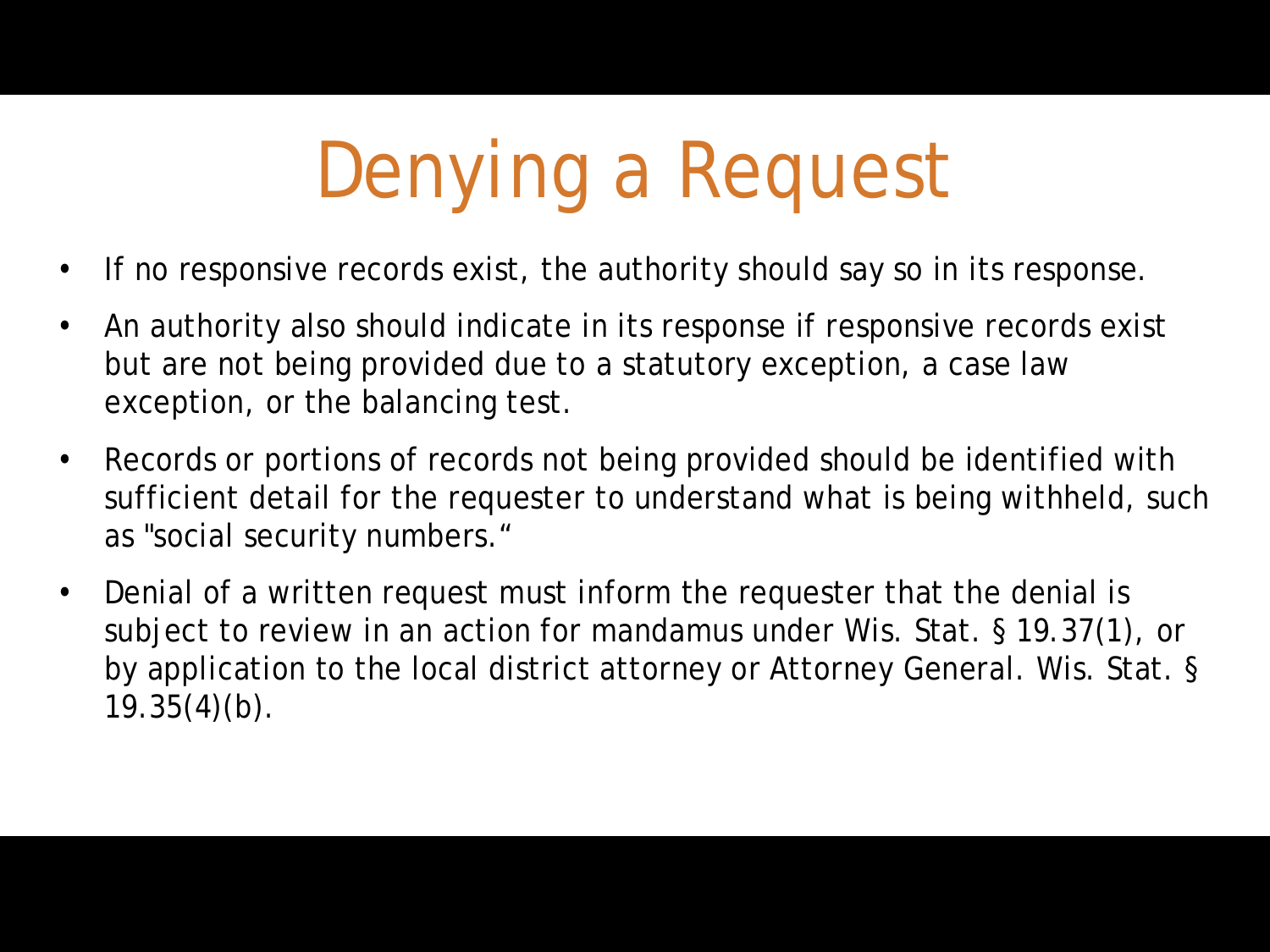### Redaction

- If part of the record is disclosable, that part must be disclosed. Wis. Stat. § 19.36(6).
- An authority is not relieved of the duty to redact nondisclosable portions just because the authority believes that redacting confidential information is burdensome. *Osborn*, 2002 WI 83, ¶ 46.
- However, an authority does not have to extract information from existing records and compile it in a new format. Wis. Stat. § 19.35(1)(L); *WIREdata I*, 2007 WI App 22, ¶ 36.
- Authorities cannot charge a fee for redaction costs. *Milwaukee Journal Sentinel v. City of Milwaukee*, 2012 WI 65.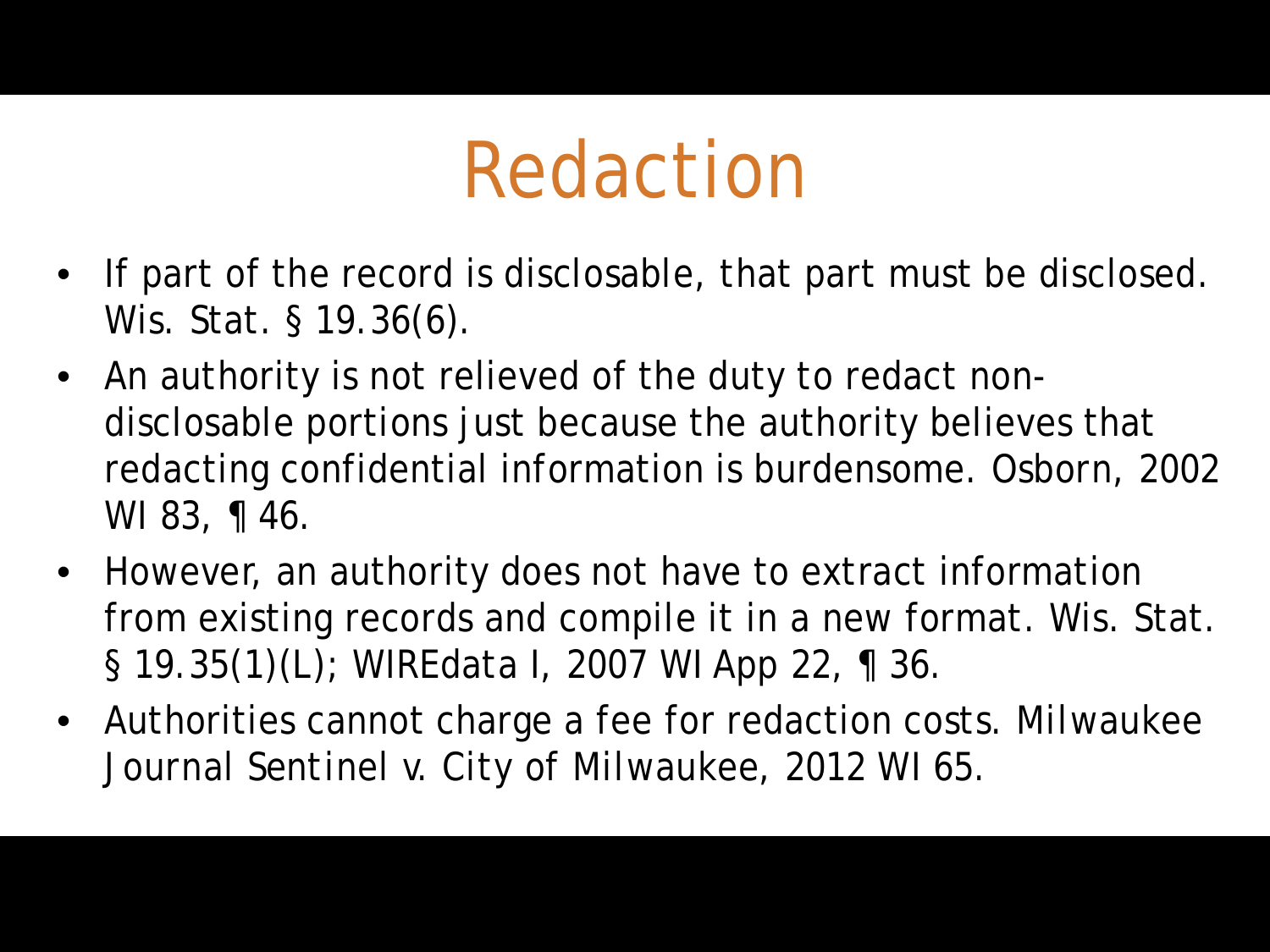### Limited duty to notify record subject

- In response to *Woznicki*, the legislature enacted Wis. Stat. § 19.356 to clarify pre-release notice requirements and judicial review procedures.
- First, perform the usual public records analysis. Notice is required only if that analysis results in a decision to release certain records.
- The duty to notify the record subject only applies to three categories of records:
	- Records containing information relating to an employee created or kept by an authority and that are the result of an investigation into a disciplinary matter involving the employee or possible employment-related violation by the employee of a statute, ordinance, rule, regulation, or policy of the employer.
	- Records obtained by the authority through a subpoena or search warrant.
	- Records prepared by an employer other than an authority, if the record contains information relating to an employee of that employer, unless the employee authorizes access.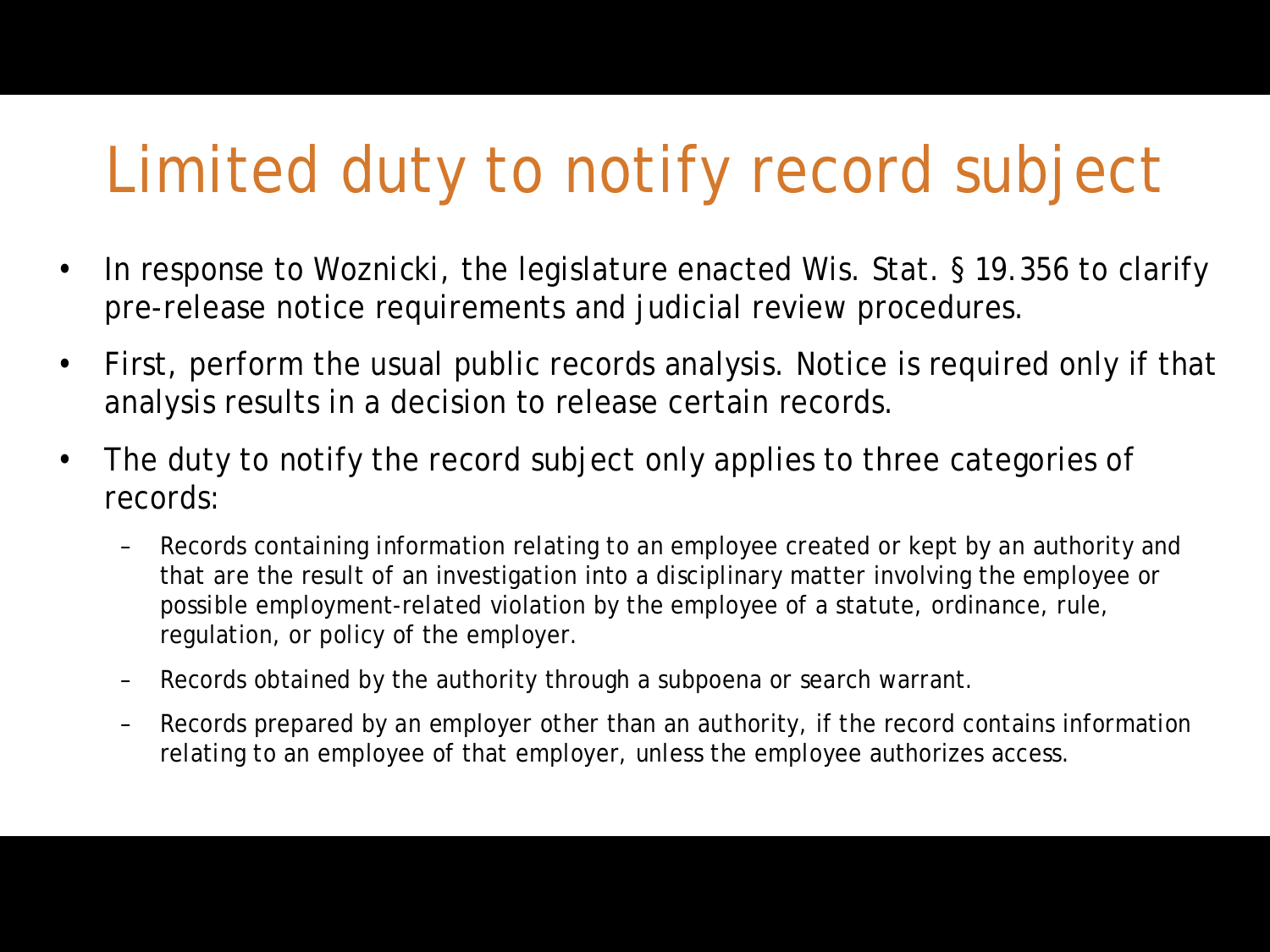#### Limited duty to notify record subject

- When notification is required, follow the procedure in Wis. Stat. § 19.356.
- Must serve written notice personally or by certified mail. Wis. Stat. § 19.356(2)(a).
- Notice must be served before permitting access to the record and within three business days after making the decision to permit access. Wis. Stat. §§ 19.345 and 19.356(2)(a).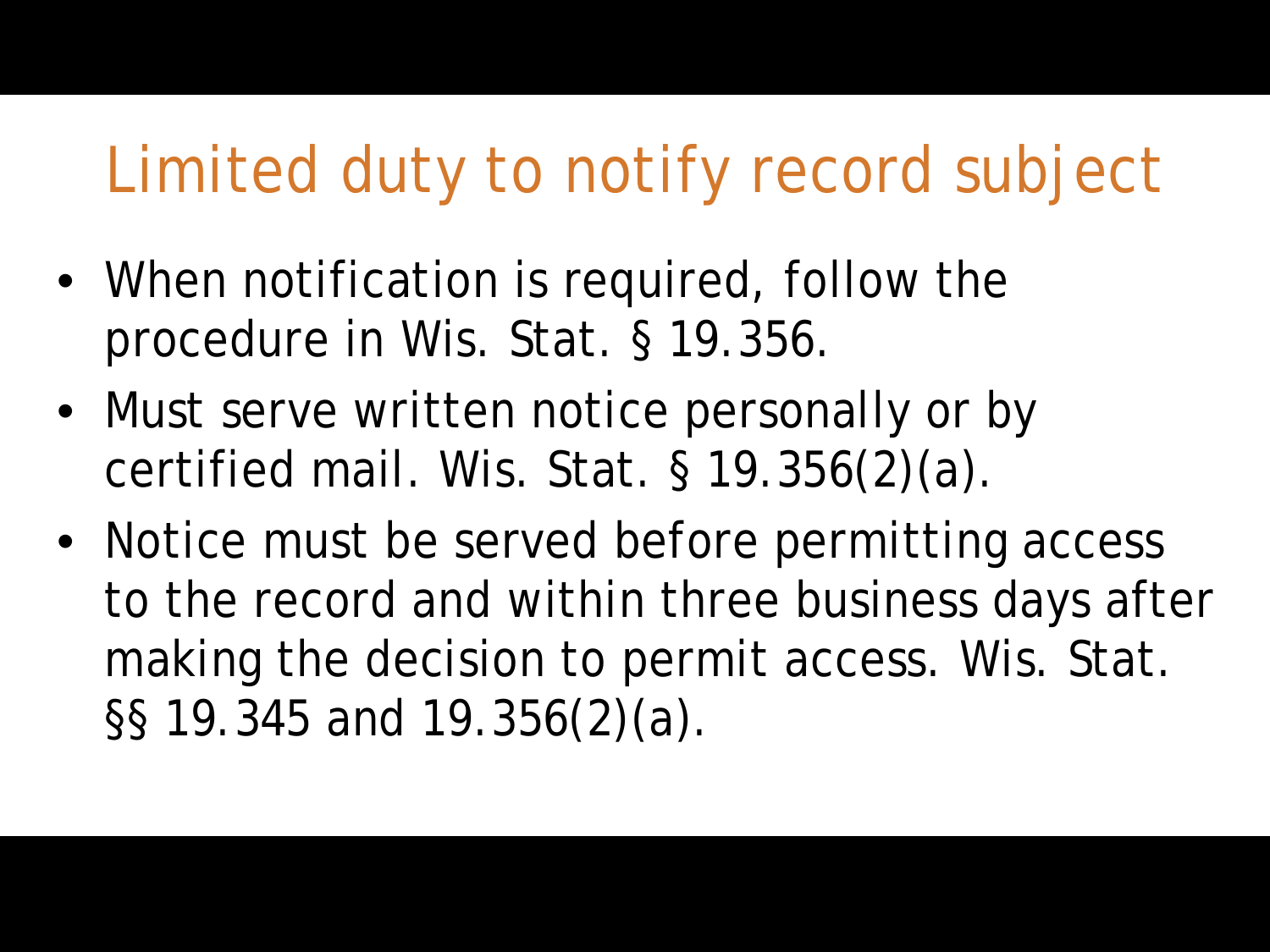- The Wisconsin Attorney General has opined that it is the content that determines whether a document is a "record," not medium, format, or location. 72 Op. Att'y Gen. 99 (1983).
- This means that documents which relate to official governmental business on personal devices and accounts likely constitute a "record" under Wisconsin's Public Records Law.
- Although a Wisconsin appellate court has not decided this question, other courts from around the country have, and their holdings support the aforementioned conclusion.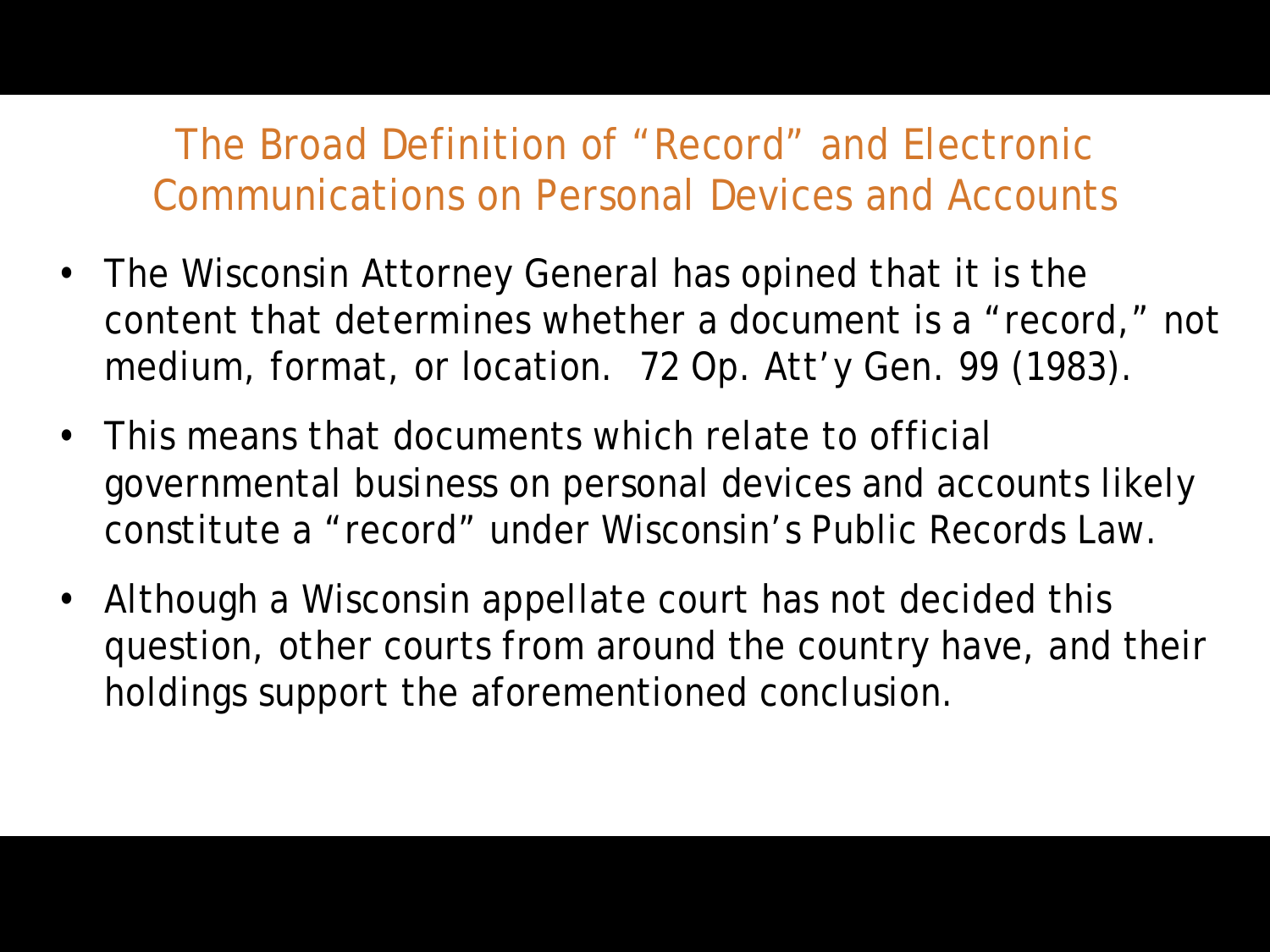#### *City of San Jose v. Smith*, 2 Cal. 5th 608 (Cal. 2017):

- The Court held a requester had a right to access voicemails, e-mails, and text messages relating to City of San Jose business contained on the private cell phones of the Mayor and ten council members. The Court reached its holding for the following reasons:
	- The City's argument that, under the CPRA, a "public record" is limited to records contained on public electronic devices would allow evasion of the CPRA by use of a personal account. Such a result is counter to the legislative intent behind the CPRA.
	- Privacy interests of public employees and officials would be protected by the law's various safeguards, such as the ability to redact purely personal information, the ability to withhold preliminary drafts, notes, and memoranda, and the ability to withhold records under the "balancing test."
	- Searches of personal devices and accounts can be done in a fashion that limits the invasiveness of the search.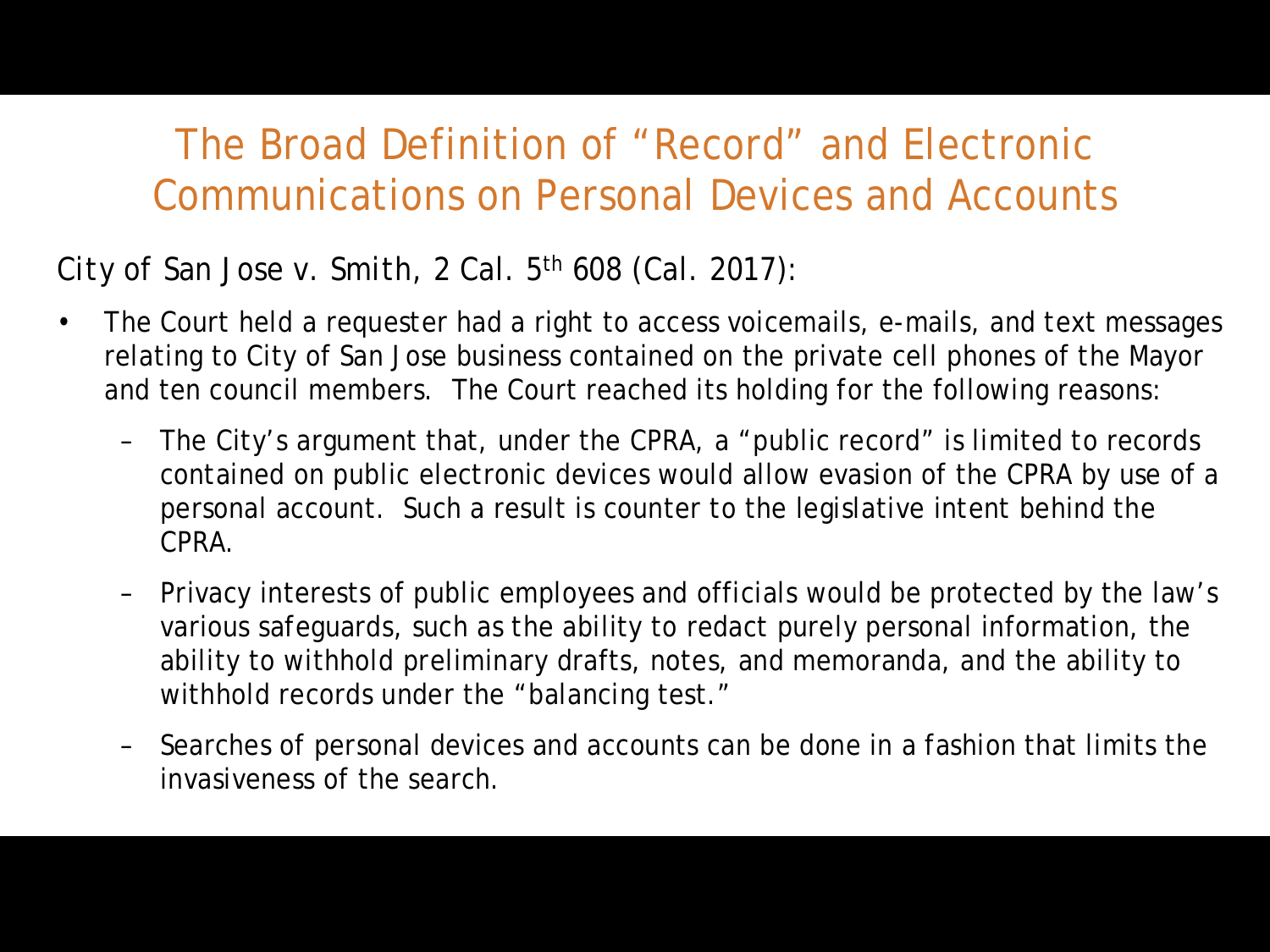*Comstock Residents Ass'n v. Lyon County Bd. of Commissioners*, 414 P. 3d 318 (Nev. 2018):

- The Court ruled that Lyon County Board of Commissioners must disclose communications located on their personal phones relating to an industrial development in the County.
- The Court rejected the County's argument that the Nevada Public Records Act only applied to records physically located in government offices, noting that the NPRA applies to private entities rendering public services.
- The Court also stated that, because each individual commissioner is a "public entity" under the NPRA, the County has custody over each record despite their location.
- The Court concluded that whenever a communication pertains to the provision of public services, the communication is a record subject to public disclosure under the NPRA, regardless of where the communication is created or stored.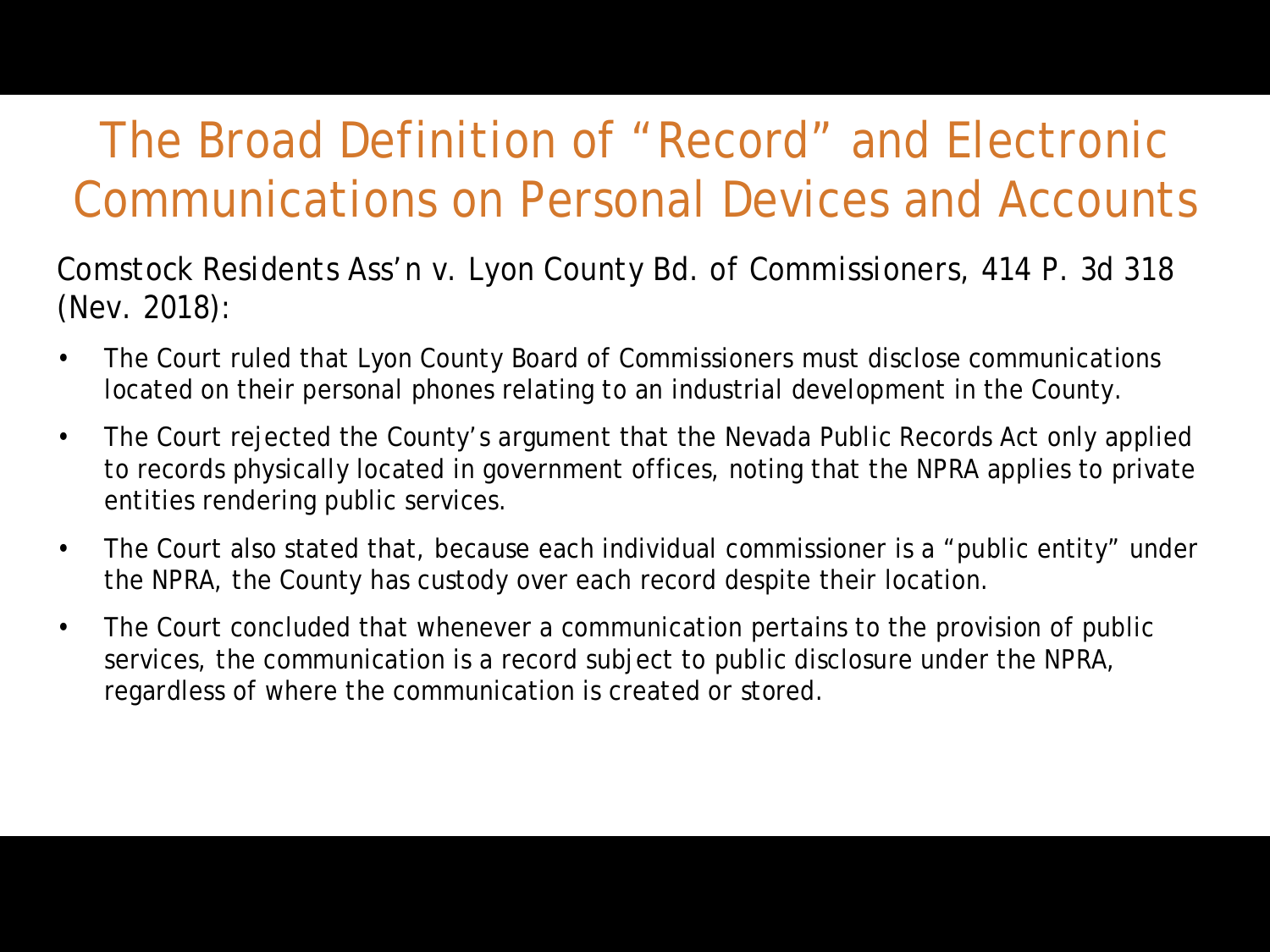#### *Nissen v. Pierce County*, 183 Wash.2d 863 (Wash. 2015):

- A prosecutor received a request for all text messages sent and received on his personal cell phone on a particular date. A detailed call log and text message log were produced in response to the request. No physical text messages were produced.
- The Court held that the Washington Public Records Act captures work product on a public employee's private cell phone, because the WPRA is explicit that information qualifies as a public record "regardless of its physical form if it is: (1) owned, used, or retained by a state or local agency; and (2) related to the conduct or performance of government."
- Because the call log and text message log produced by the County were obtained from Verizon Wireless after the County's receipt of the public records request, the logs did not constitute public records.
- The prosecutor's physical text messages, which were not produced by the County, were public records subject to disclosure under the WPRA. This is because the text messages related to the prosecutor's job duties.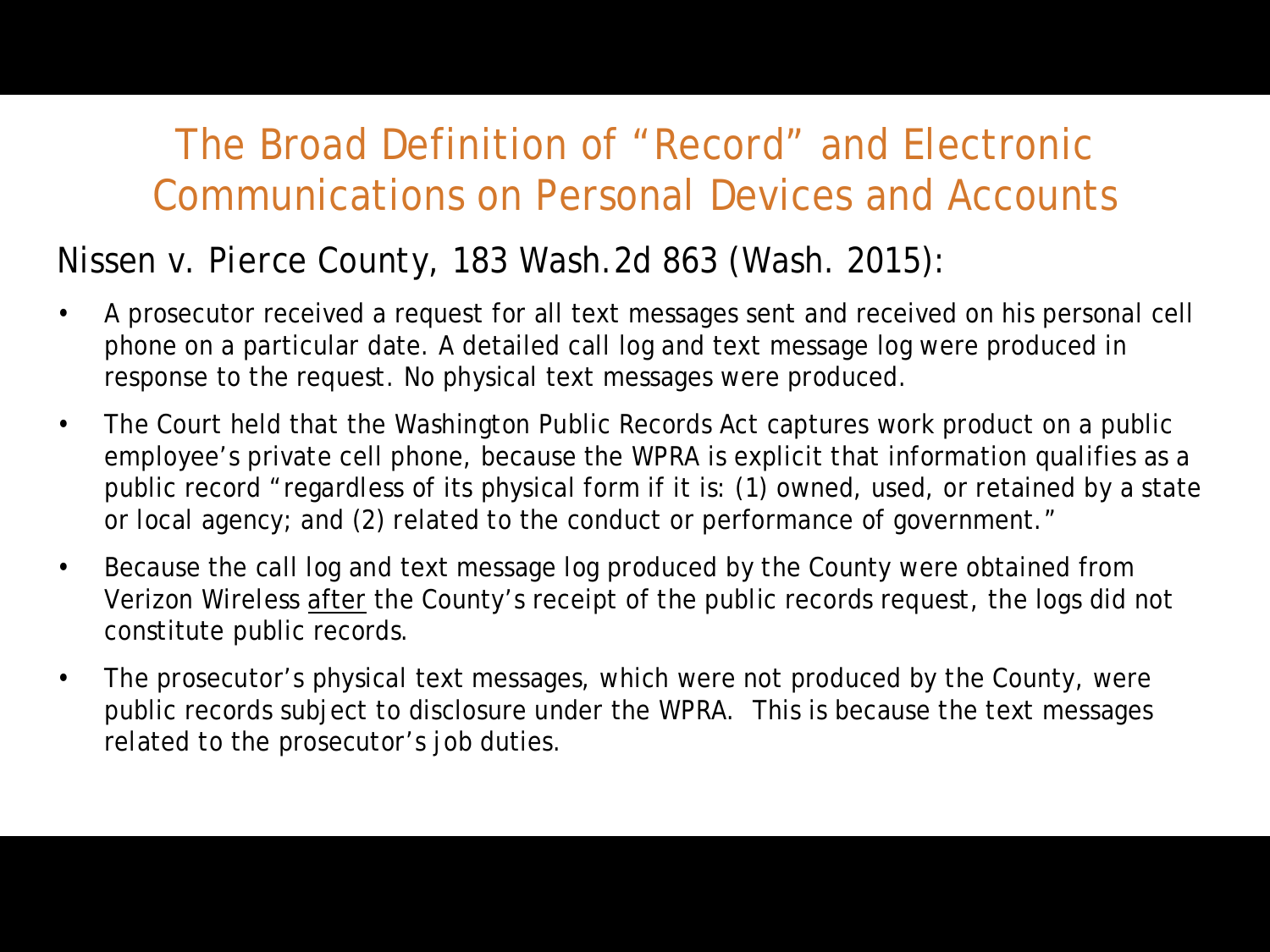### So, what do we do?

- To the extent you can avoid using personal electronic devices and accounts for official governmental business, DO IT!
- To the extent you cannot avoid using personal electronic devices and accounts for official governmental business, ensure all records on such devices and accounts are backed up on official governmental servers/accounts.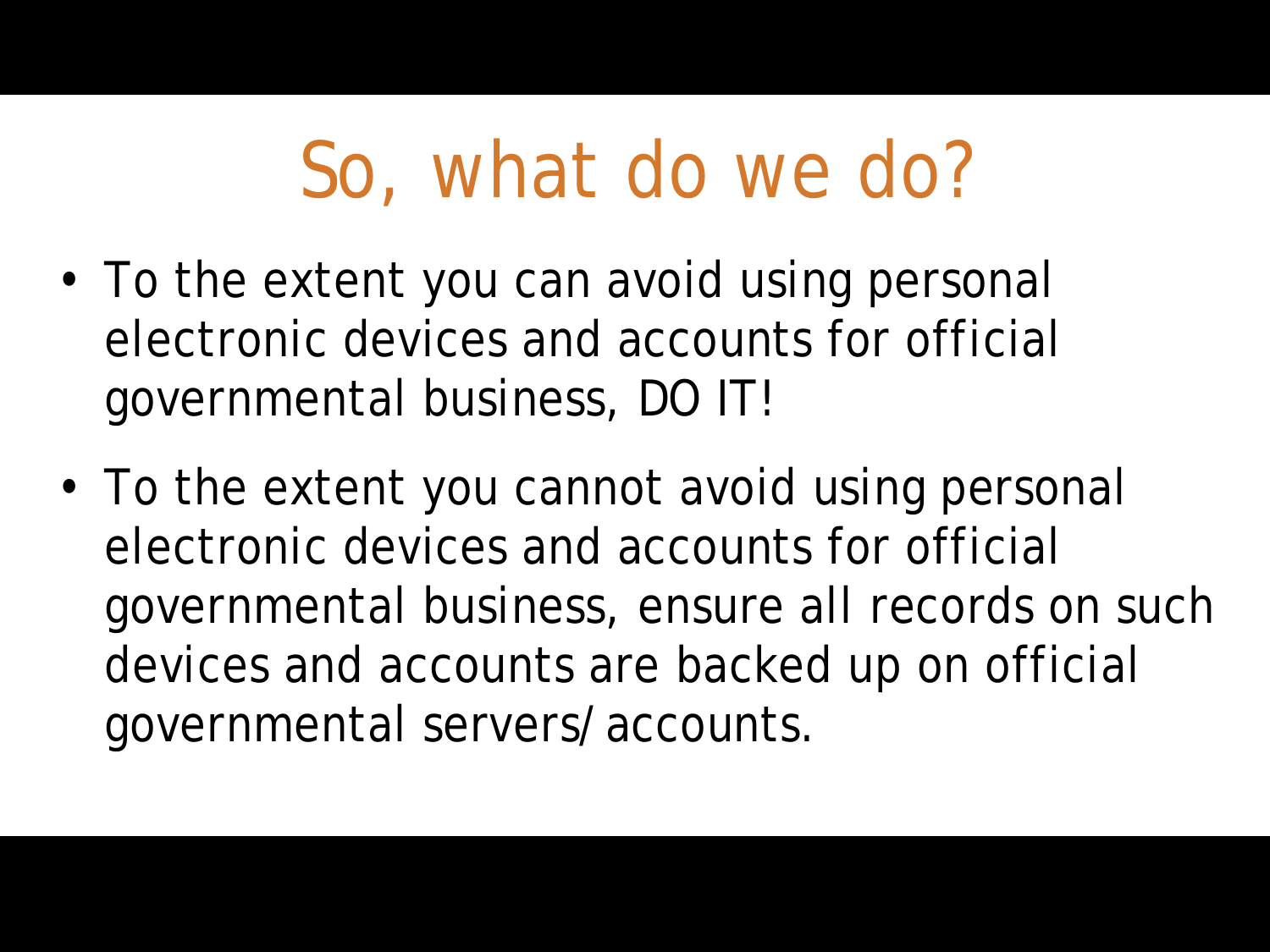#### A Step-by-Step Analysis for Handling Records Requests

- Does the request have an unreasonable limitation as to subject matter or length of time?
- Is there a record responsive to the request?
- Does a statutory or common law exception apply?
- Balancing Test. Does the public's interest in not disclosing the record outweigh the public's interest in disclosure?
- Is notice required under Wis. Stat. s. 19.356 prior to release of the record?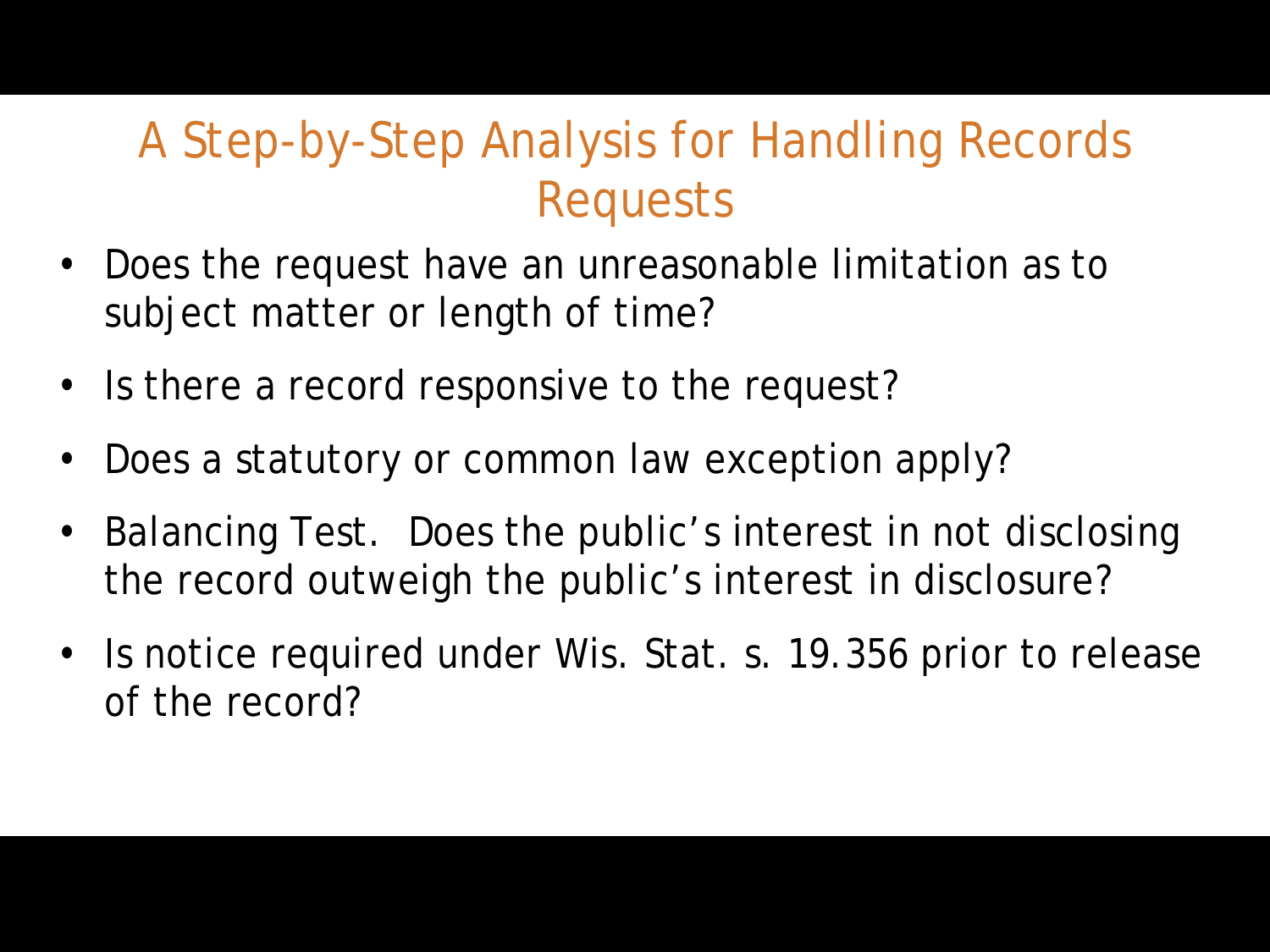### Additional Resources

- Attorney General's Open Meetings Compliance Guide - [http://www.doj.state.wi.us//dls/open](http://www.doj.state.wi.us/dls/open-government)government
- The UW-Extension Local Government Center has many resources on the topics covered in this presentation and contributed content to this presentation.